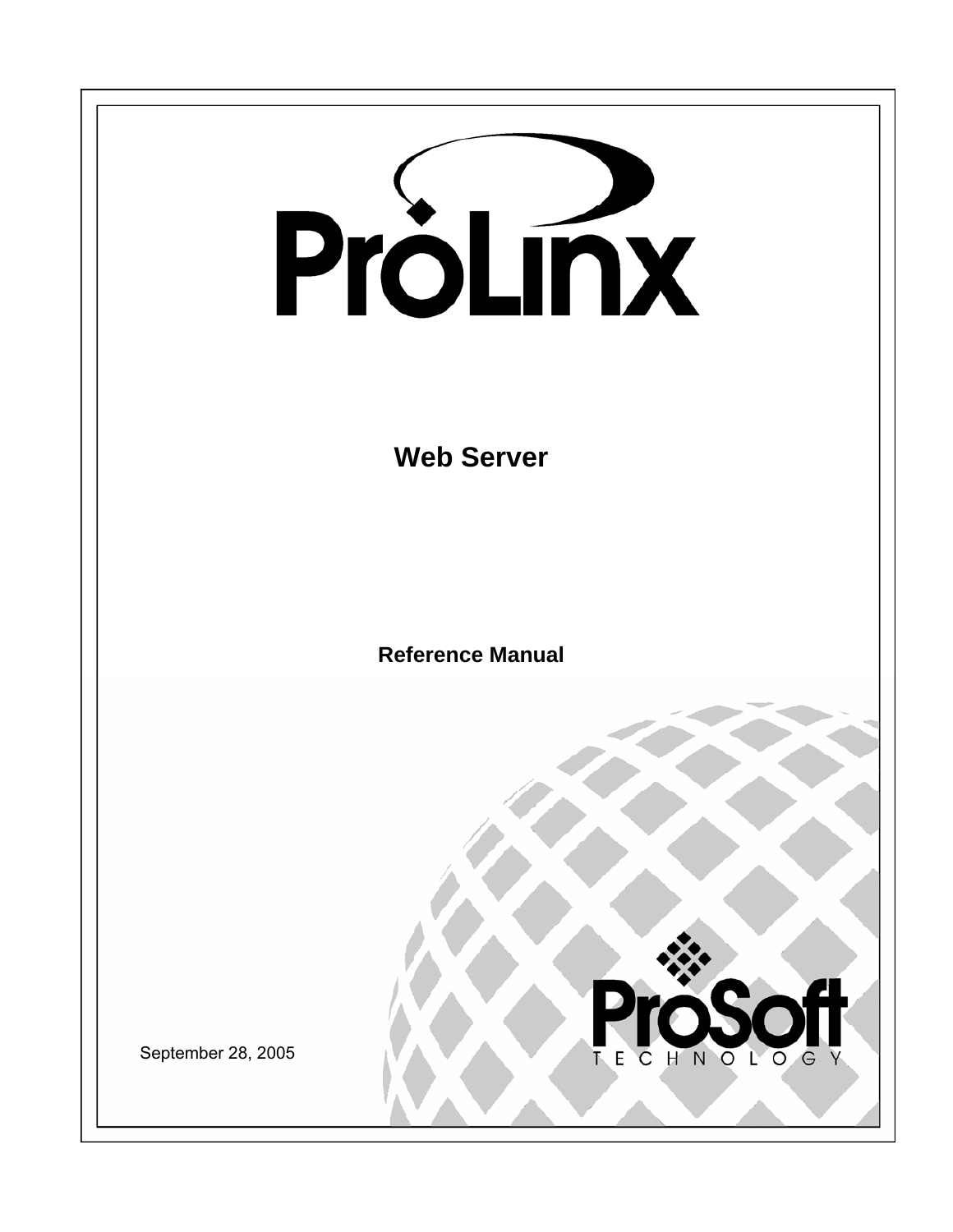# <span id="page-1-0"></span>**Please Read This Notice**

The use and configuration of this software requires a reasonable working knowledge of the involved protocols and the application in which they are to be used. For this reason, it is important that those responsible for implementation satisfy themselves that the combination will meet the needs of the application without exposing personnel or equipment to unsafe or inappropriate working conditions.

This manual is provided to assist the user. Every attempt has been made to assure that the information provided is accurate and a true reflection of the product's functionality. In order to assure a complete understanding of the operation of the product, the user should read all applicable ProSoft documentation on the operation of the module and protocol driver.

Under no conditions will ProSoft Technology, Inc. be responsible or liable for indirect or consequential damages resulting from the use or application of the product. Reproduction of the contents of this manual, in whole or in part, without written permission from ProSoft Technology, Inc. is prohibited.

Information in this manual is subject to change without notice and does not represent a commitment on the part of ProSoft Technology, Inc. Improvements and/or changes in this manual or the product may be made at any time. These changes will be made periodically to correct technical inaccuracies or typographical errors.

#### <span id="page-1-1"></span>**Your Feedback Please**

We always want you to feel that you made the right decision to use our products. If you have suggestions, comments, compliments or complaints about the product, documentation or support, please write or call us.

#### **ProSoft Technology, Inc.**

1675 Chester Avenue, Second Floor Bakersfield, CA 93301 (661) 716-5100 (661) 716-5101 (Fax) http://www.prosoft-technology.com

Copyright © ProSoft Technology, Inc. 2000 - 2005. All Rights Reserved.

Web Server Reference Manual September 28, 2005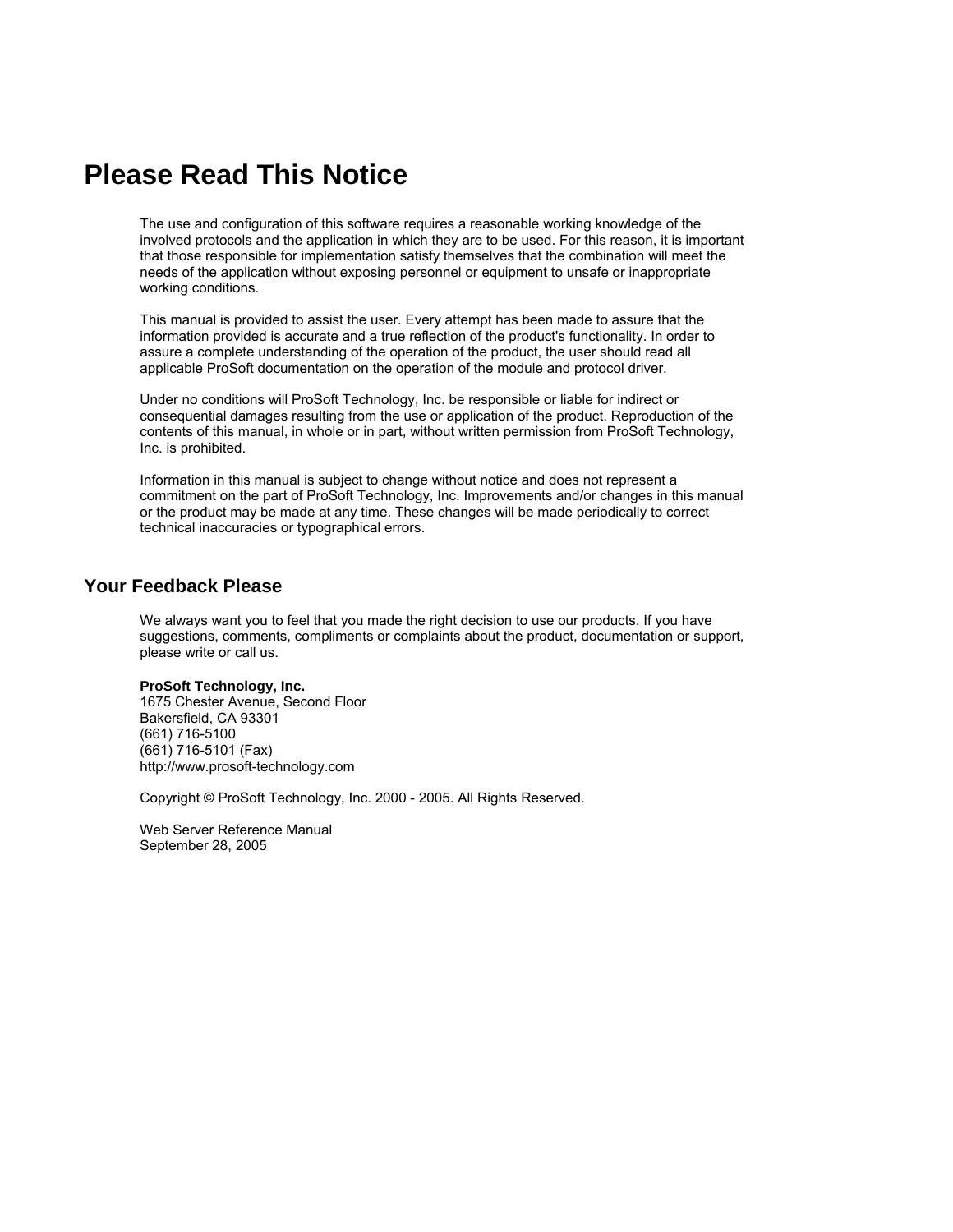# **Contents**

| 1            |  |  |
|--------------|--|--|
| $\mathbf{2}$ |  |  |
| 2.1          |  |  |
| 3            |  |  |
| 3.1          |  |  |
| 3.2          |  |  |
| 3.3          |  |  |
| 3.3.1        |  |  |
| 3.4          |  |  |
| 3.5          |  |  |
| 3.5.1        |  |  |
| 4            |  |  |
| 4.1          |  |  |
| 4.2          |  |  |
| 5            |  |  |
| 5.1          |  |  |
| 5.2          |  |  |
| 5.3          |  |  |
| 5.4          |  |  |
| 5.5          |  |  |
| 5.6          |  |  |
| 5.7          |  |  |
| 5.7.1        |  |  |
| 5.7.2        |  |  |
| 5.7.3        |  |  |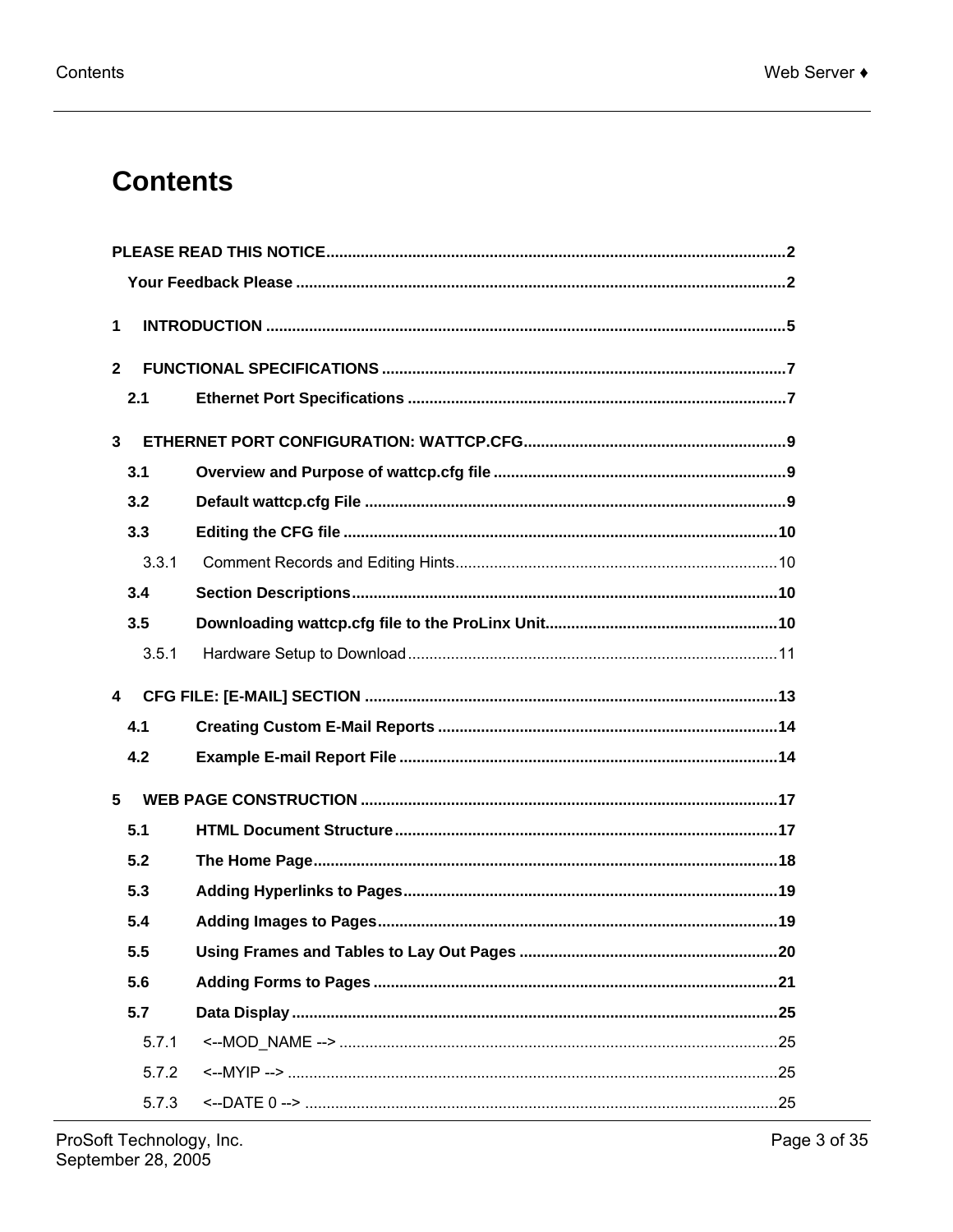| 574            |  |  |  |
|----------------|--|--|--|
| 5.7.5          |  |  |  |
| 5.7.6          |  |  |  |
| 5.7.7          |  |  |  |
| 5.7.8          |  |  |  |
| 5.8            |  |  |  |
| 5.9            |  |  |  |
| 5.10           |  |  |  |
| 5.11           |  |  |  |
| 5.12           |  |  |  |
| 5.13           |  |  |  |
| 6              |  |  |  |
| 6.1            |  |  |  |
| $\overline{7}$ |  |  |  |
|                |  |  |  |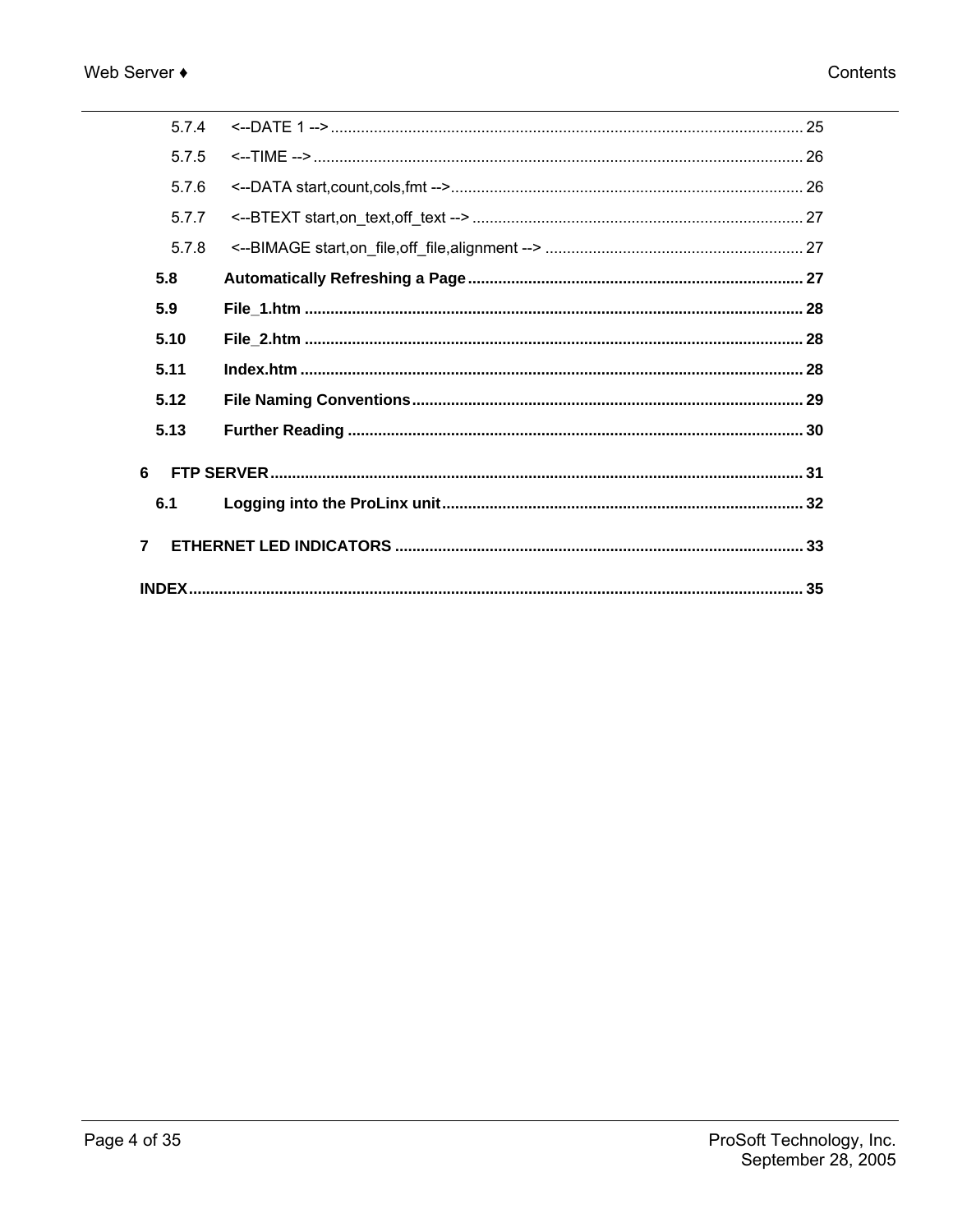# <span id="page-4-0"></span>**1 Introduction**

This document contains a description of the facilities offered on the Web Server available on all network-enabled ProLinx Communication Gateways, Inc. modules. The server provides remote interfacing of the module with any Web browser to user constructed HTML pages that are present on the module. The steps in implementing this feature are as follows:

- **1** Set up the network parameters in the module's WATTCP.CFG file found in the root directory.
- **2** Design your Web-page stack on paper and determine the database elements required on each page.
- **3** Build a set of Web pages to interface with the virtual database of the module.
- **4** Test the Web pages built to be certain all links and image files are present.
- **5** Download all files required to the C:\ (root) directory on the module. You may need to remove the existing set of files before downloading the new file set.
- **6** If the application program on the unit is not running, restart the module by pressing the Reset Pushbutton.
- **7** Open the Web browser on your computer and connect to the home page of the module. You can name the home page anything you want, but most home pages are named INDEX.HTM. If you only supply the IP address as the URL in your browser, the module will default to the INDEX.HTM page. Therefore, it is recommended that the home page be named INDEX.HTM.
- **8** Test out your Web pages to be certain all links and image files are present.
- **9** Check all data entry fields on forms in the Web pages to be certain the data is posted to the virtual database of the module.

If you do not have any familiarity with HTML, there are many good books and software packages that can aid in your development. You should be able to start with the Web pages provided by ProLinx Communication Gateways, Inc. and customize them for your application. The best method is to start with simple pages and advance to more complex pages after you understand the HTML language.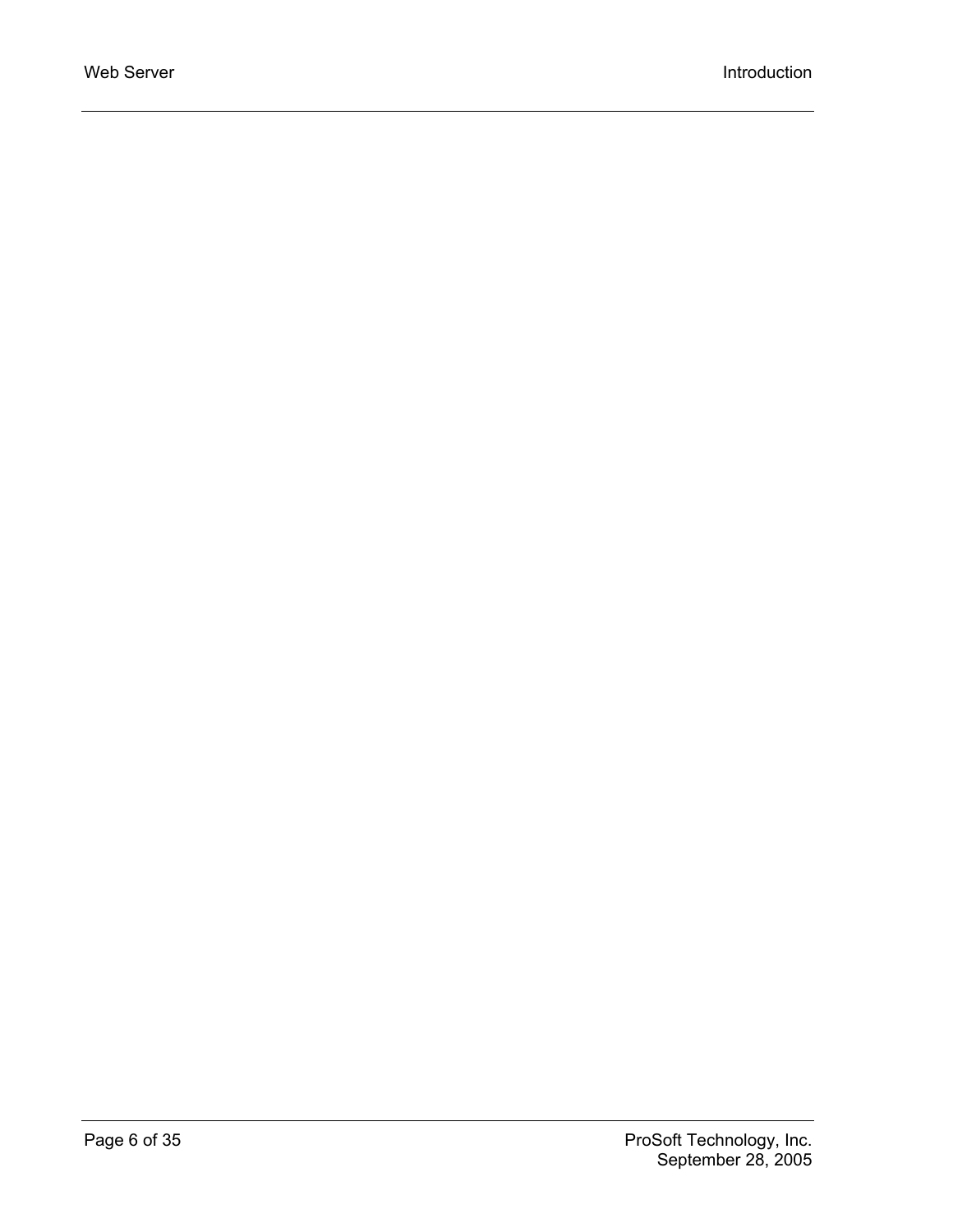# <span id="page-6-0"></span>**2 Functional Specifications**

*In This Chapter* 

¾ [Ethernet Port Specifications.](#page-6-1).................................................... [7](#page-6-1) 

#### **2.1 Ethernet Port Specifications**

<span id="page-6-1"></span>

| <b>Physical Connection</b> |                                                                                                                                             |  |  |
|----------------------------|---------------------------------------------------------------------------------------------------------------------------------------------|--|--|
| Ethernet                   | Standard 10Base-T connector. Uses standard cable to connect to hub,<br>or crossover cable to connect directly to PC                         |  |  |
| <b>Web Server</b>          |                                                                                                                                             |  |  |
| General                    | The module contains a web server capable of delivering factory supplied<br>web pages and customer created web pages.                        |  |  |
|                            | Remote control of module's database through Web pages                                                                                       |  |  |
|                            | Support of Password security for data altering operations (POST<br>command)                                                                 |  |  |
|                            | Use standard web editing tools to create the web pages                                                                                      |  |  |
|                            | Supports database access from bit level to float data types                                                                                 |  |  |
| Web pages                  | HTML file max size: 8 MB                                                                                                                    |  |  |
|                            | Insert dynamic data from internal database registers                                                                                        |  |  |
| Data Insertion Tags        | Special tags have been added to web server to support insertion of<br>register values from internal database into web pages. These include: |  |  |
|                            | Module Name                                                                                                                                 |  |  |
|                            | Module IP Address                                                                                                                           |  |  |
|                            | Data                                                                                                                                        |  |  |
|                            | Time                                                                                                                                        |  |  |
|                            | Data(w/ 'C' language formatting options)                                                                                                    |  |  |
|                            | <b>Binary Triggered Text Message</b>                                                                                                        |  |  |
|                            | <b>Binary Triggered Images</b>                                                                                                              |  |  |
| <b>POST Functionality</b>  | Special names have been defined in the unit to permit database<br>alteration using Web pages and the FORM command.                          |  |  |
| Type                       | Specifications                                                                                                                              |  |  |
| <b>E-Mail Client</b>       |                                                                                                                                             |  |  |
| General                    | Module sends user defined e-mail reports to specified e-mail server.                                                                        |  |  |
|                            | E-mails are triggered based on user configured register/value<br>combinations                                                               |  |  |
|                            | E-mail reports can be embedded with date/time and data values from<br>internal database                                                     |  |  |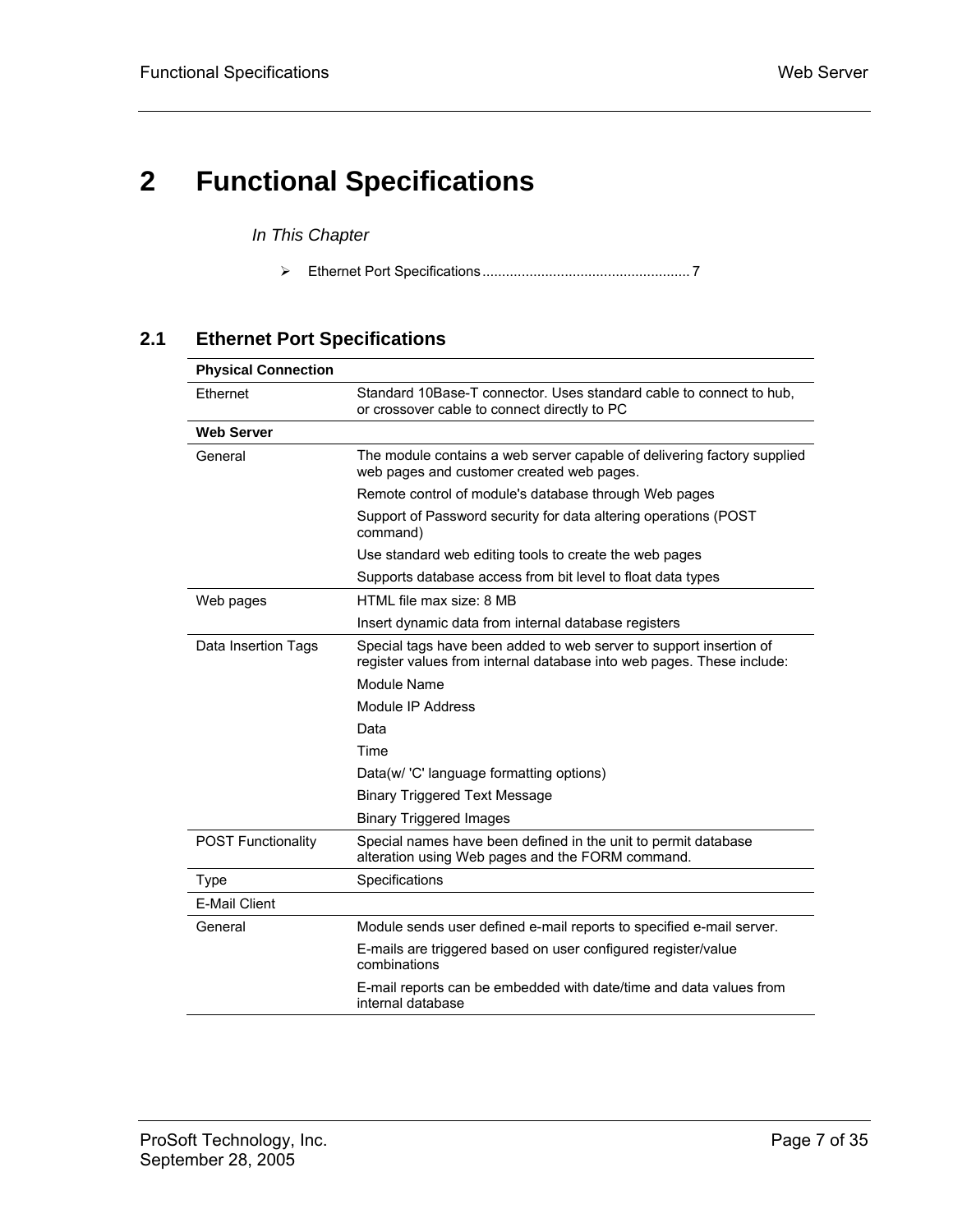| <b>Physical Connection</b> |                                    |
|----------------------------|------------------------------------|
| <b>FTP Server</b>          |                                    |
| General                    | Transfer/view HTML files           |
|                            | Transfer/view e-mail files         |
|                            | Supports one (1) client connection |
|                            | FTP initiated Warmboot of module   |
|                            | FTP initiated Coldboot of module   |
| Supported FTP              | <b>HTML File Transfer</b>          |
| Functionality              | <b>Directory Operations</b>        |
|                            | File Viewing                       |
|                            | File Removal                       |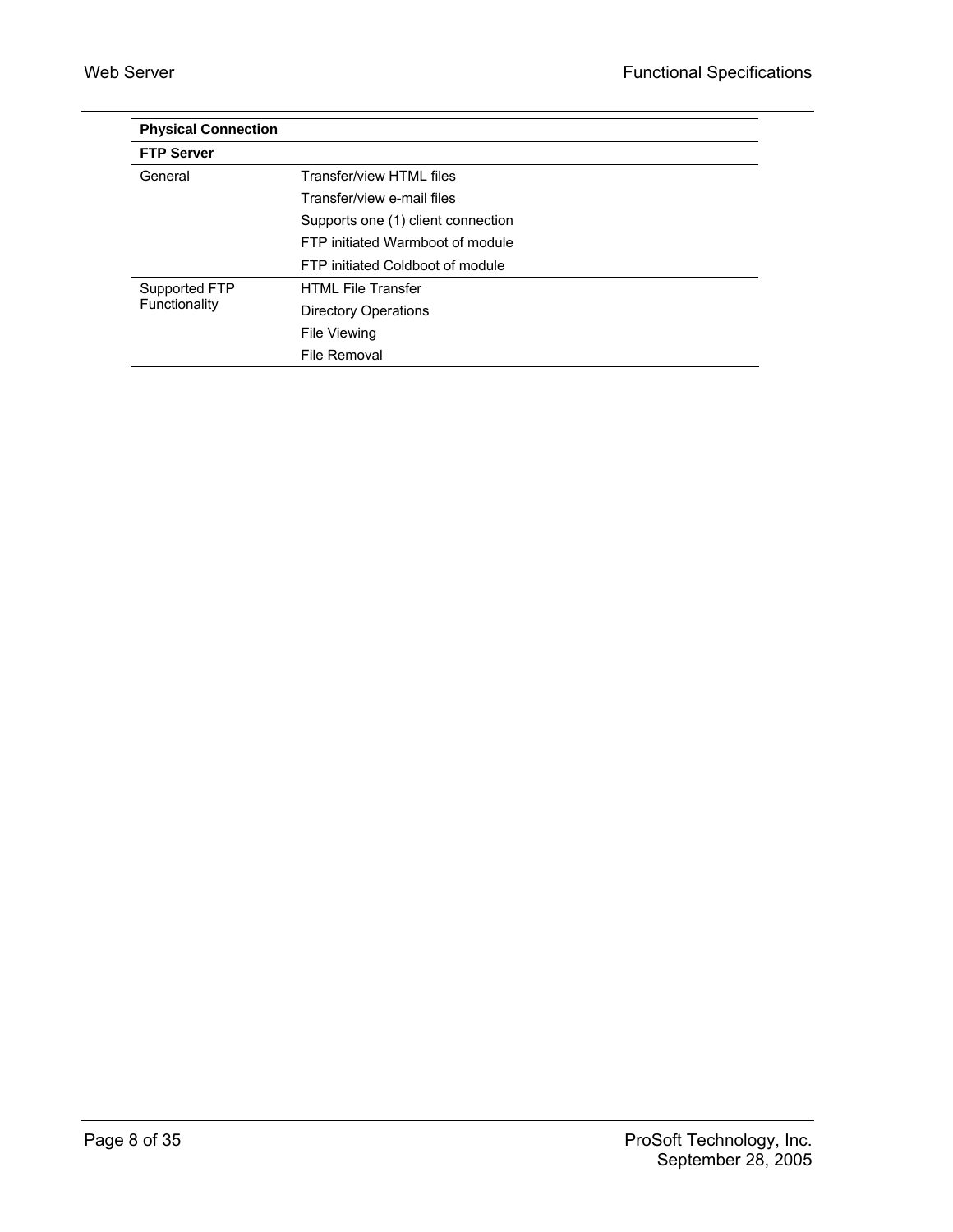# <span id="page-8-0"></span>**3 Ethernet Port Configuration: wattcp.cfg**

#### *In This Chapter*

| $\rightarrow$ |                                                     |
|---------------|-----------------------------------------------------|
| $\rightarrow$ |                                                     |
| $\rightarrow$ |                                                     |
| $\rightarrow$ | Downloading wattcp.cfg file to the ProLinx Unit  10 |

This section of the documentation describes the configuration data required by the communication module for a TCP/IP network connection. It is important that the module be configured accurately for reliable and correct operation.

#### **3.1 Overview and Purpose of wattcp.cfg file**

<span id="page-8-1"></span>All configuration information for the module's Ethernet port is stored in a text file with the name **wattcp.cfg**. The file contains the configuration for the IP address, as well any network specific gateways, etc. configuration that must be known by the TCP/IP driver.

A working example wattcp.cfg file is shipped with the module and should be used as a starting point for configuration. Use any text editor you are familiar with to edit the data in the file. When you have completed editing the file, download it to the module using the FTP capability of the module (See FTP Section of this manual for reference purposes).

#### **3.2 Default wattcp.cfg File**

```
# ProLinx Communication Gateways, Inc. 
# Default private class 3 address 
my_ip=192.168.0.100 
# Default class 3 network mask 
netmask=255.255.255.0 
# The gateway I wish to use
```
gateway=192.168.0.1,192.168.0.0,255.255.255.0

**Warning:** If the field of my ip does not exist, or if the wattcp.cfg file is corrupted or does not exist, the module will not function.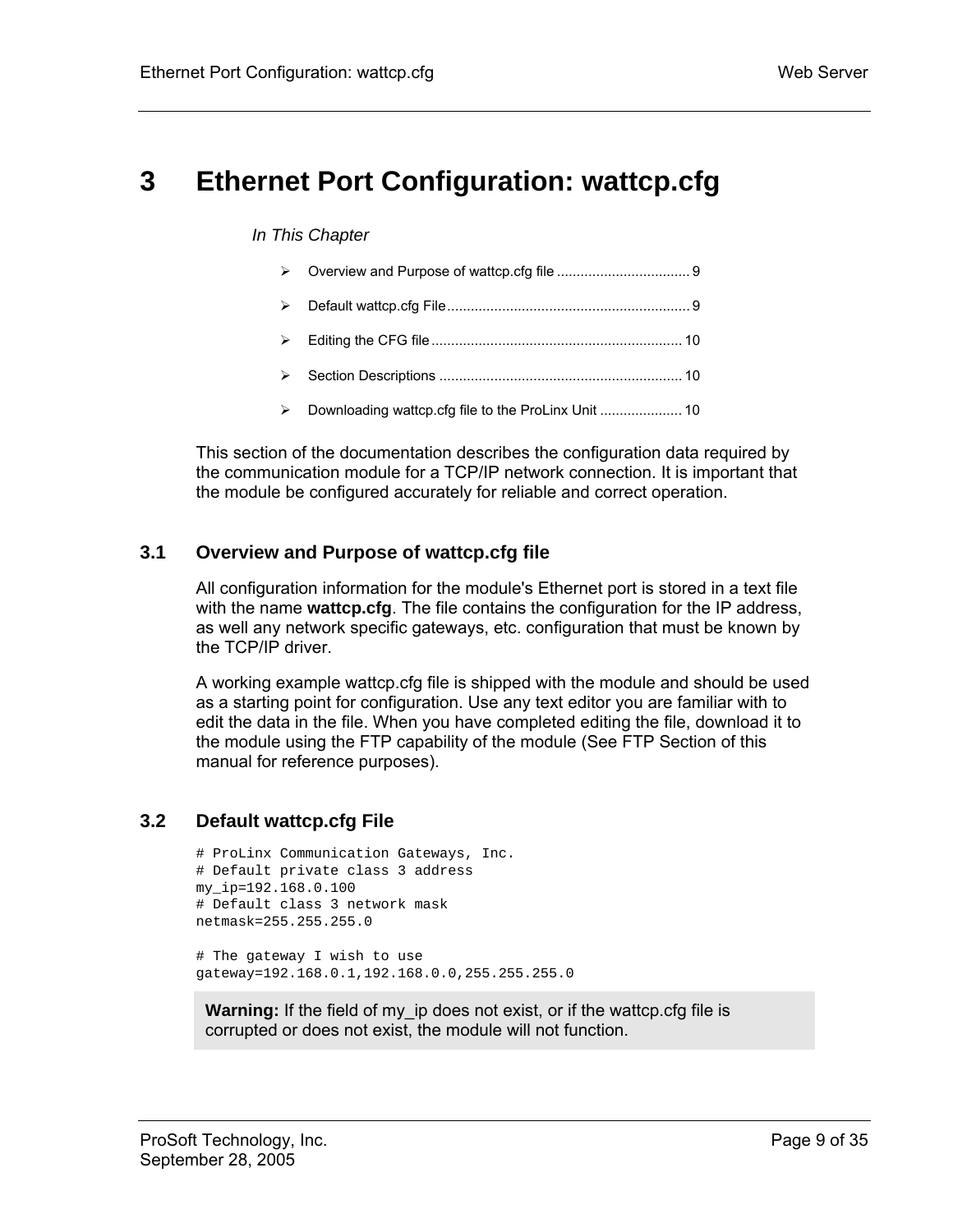#### **3.3 Editing the CFG file**

<span id="page-9-0"></span>You can use any text editor, such as "Notepad" to edit the wattcp.cfg file. The simplest method for getting started is to download the default file from the web or from the module itself. Once on the PC, open the file in the text editor and alter as required for your network and application.

#### <span id="page-9-1"></span>*3.3.1 Comment Records and Editing Hints*

Any record that begins with the '**#**' or a ';' character is considered to be a comment record. These records can be placed anywhere in the file. These lines are ignored in the file and can be used to provide documentation within the configuration file. Liberal use of comments within the file can ease the use and interpretation of the data in the file.

<span id="page-9-2"></span>

| <b>Section</b><br><b>Heading</b> | <b>Description</b>                                                                                                                                                                                            |
|----------------------------------|---------------------------------------------------------------------------------------------------------------------------------------------------------------------------------------------------------------|
| $my$ ip=                         | This is the IP addresses assigned to the unit.                                                                                                                                                                |
| $netmask =$                      | This is the network mask to be used for your particular network.                                                                                                                                              |
| gateway=                         | This is the IP address of the gateway for your network. If you do not supply<br>this, the default is used. So for example if using an IP address of<br>192.168.0.100 your gateway statement would default to: |
|                                  | qateway=192.168.0.1,192.168.0.0,255.255.255.0                                                                                                                                                                 |
|                                  | or                                                                                                                                                                                                            |
|                                  | gateway=default gateway, default network, default mask                                                                                                                                                        |
|                                  | Note: The subnet must be specified for class B subnets                                                                                                                                                        |

#### **3.4 Section Descriptions**

#### **3.5 Downloading wattcp.cfg file to the ProLinx Unit**

<span id="page-9-3"></span>After editing the configuration file, save it to the disk on the local PC, and then execute the instructions in the following discussion to download the file to the ProLinx unit.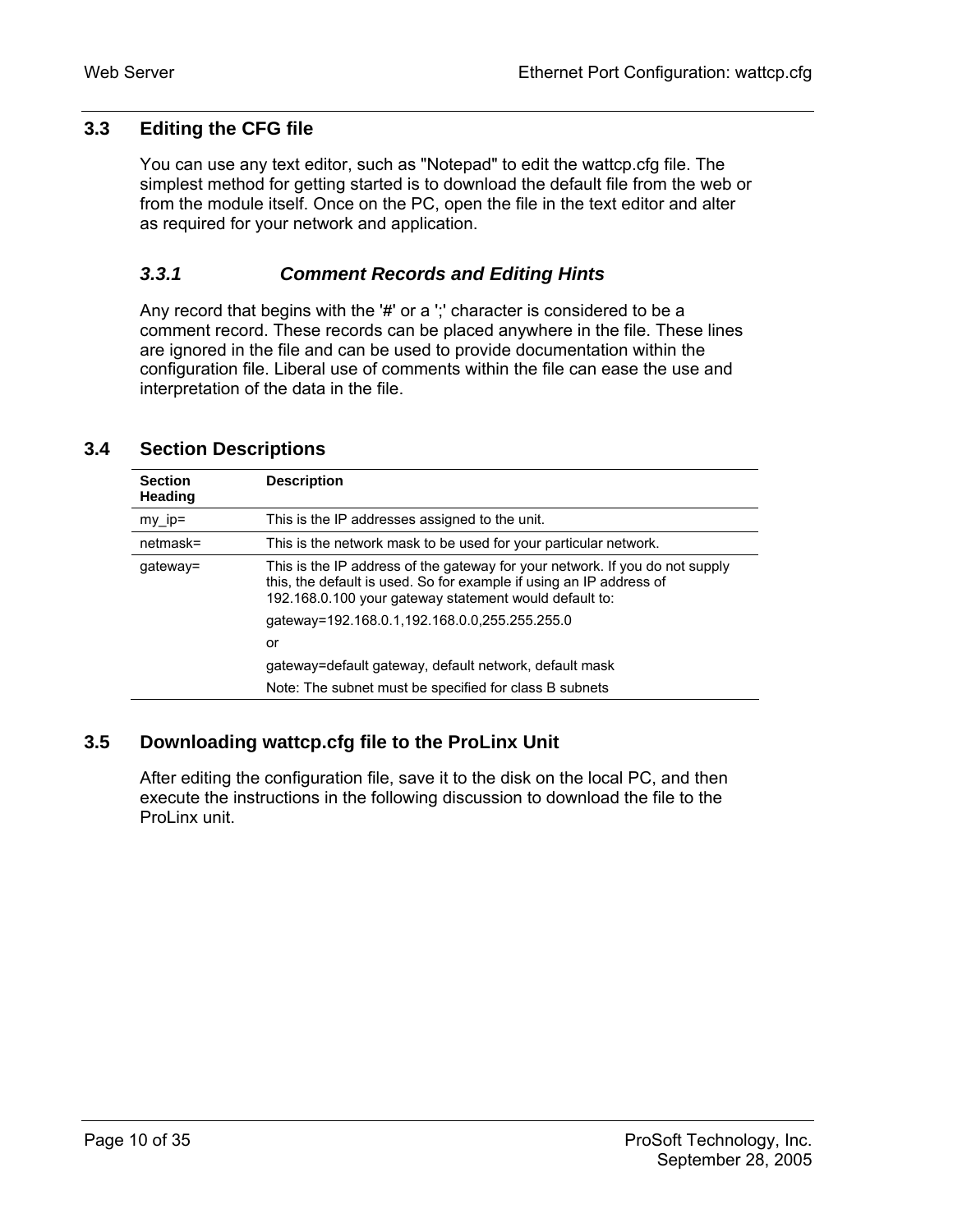#### <span id="page-10-0"></span>*3.5.1 Hardware Setup to Download*

Refer to the following illustration to connect your PC to the ProLinx module using standard Ethernet cables through an Ethernet hub. This configuration will allow you to transfer configuration files between the module and your PC.

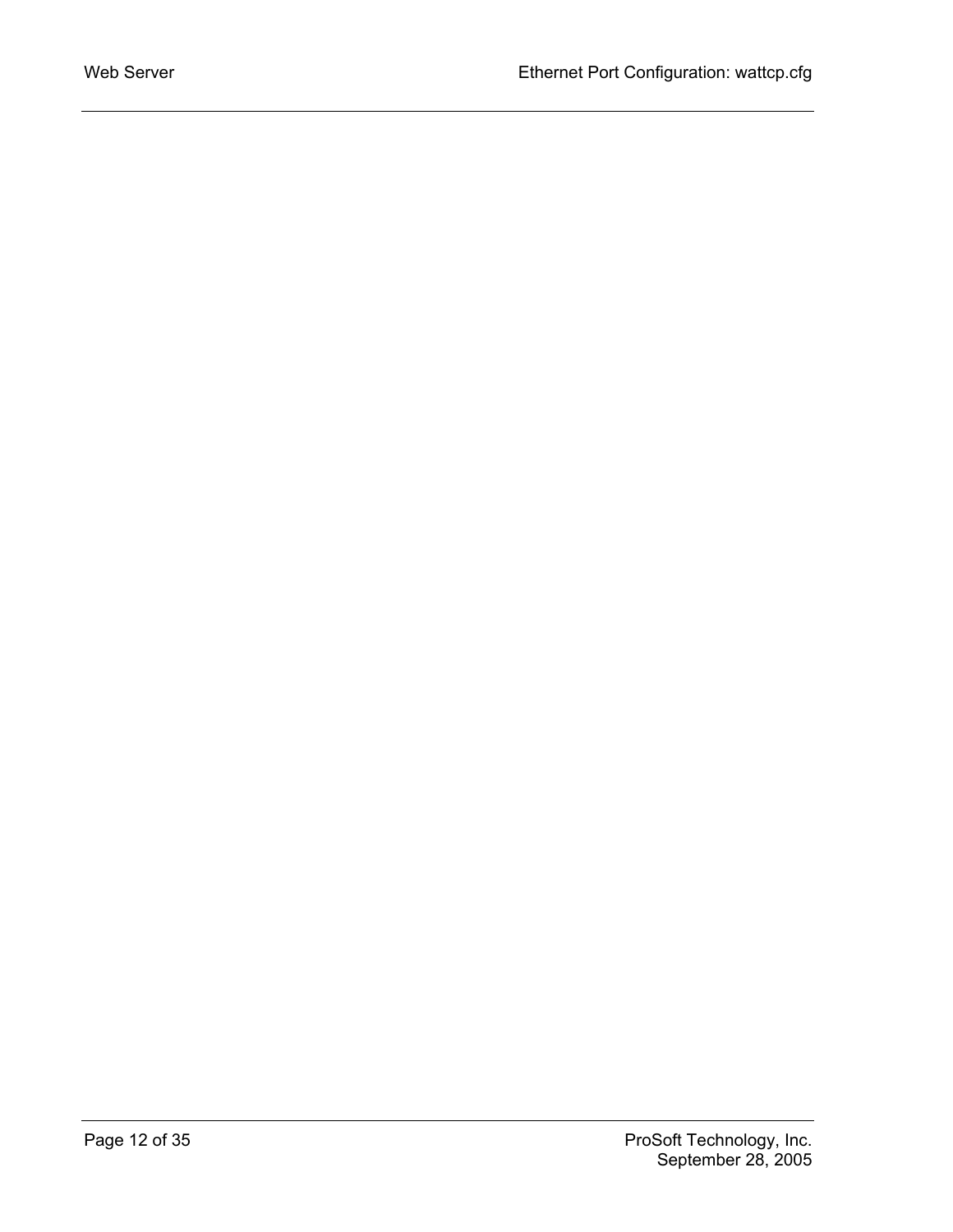# <span id="page-12-0"></span>**4 CFG File: [E-MAIL] Section**

*In This Chapter* 

- ¾ [Creating Custom E-Mail Reports.](#page-13-0)........................................... [14](#page-13-0)
- ¾ [Example E-mail Report File](#page-13-1) ................................................... [14](#page-13-1)

The [E-MAIL] section of the CFG file defines the network and file parameters to be associated with each of the 20 potential e-mail messages that can be sent from the module. The format of the section is different than the other sections of the configuration file. Each e-mail definition is contained on a single line between the labels **START** and **END**. These labels inform the program where the list resides. The module's program will parse all data after the **START** label until it reaches the **END** label or until 20 e-mail messages are defined.

The format of each definition in the list is the same with the content dependent on the operation to perform. An example section from the CFG file is shown below:

```
[E-MAIL] 
# DB Trigger Mail TO 
# Reg Value Server IP Name E-Mail File Name 
START 
  4000 1 192.168.0.5 user@aol.com stat 
  4000 2 192.168.0.5 user@aol.com commands 
  4000 3 192.168.0.5 user@aol.com errlist 
  4000 4 192.168.0.5 user@aol.com emailcfg 
  4000 5 192.168.0.5 user@aol.com example.rpt 
END
```
Each parameter is discussed below:

| <b>Parameter</b>  | Range     | <b>Description</b>                                                                                                                                                                                                                                                                                                                                                                                                                                                                                            |
|-------------------|-----------|---------------------------------------------------------------------------------------------------------------------------------------------------------------------------------------------------------------------------------------------------------------------------------------------------------------------------------------------------------------------------------------------------------------------------------------------------------------------------------------------------------------|
| DB Reg            | 0 to 9999 | This parameter specifies the register in the virtual database in the<br>module to be associated with the Trigger Value parameter. The<br>register value can be controlled by Server devices based on data<br>acquired using the command list or from commands issued on the<br>network from a remote Client unit.                                                                                                                                                                                             |
| Trigger<br>Value  |           | This parameter specifies the value in the database to trigger the e-<br>mail message. When the value entered for this parameter is first<br>recognized in the virtual database at the register specified in the DB<br>Reg parameter, the e-mail message will be generated. The value<br>must change in order for the value to be re-used. Most applications<br>will use a single register with different trigger values generating<br>different messages. The example displayed above uses this<br>technique. |
| Mail Server<br>IP |           | This parameter specifies the IP address of the mail server to be<br>reached with the e-mail message. Refer to your network<br>administrator for this information.                                                                                                                                                                                                                                                                                                                                             |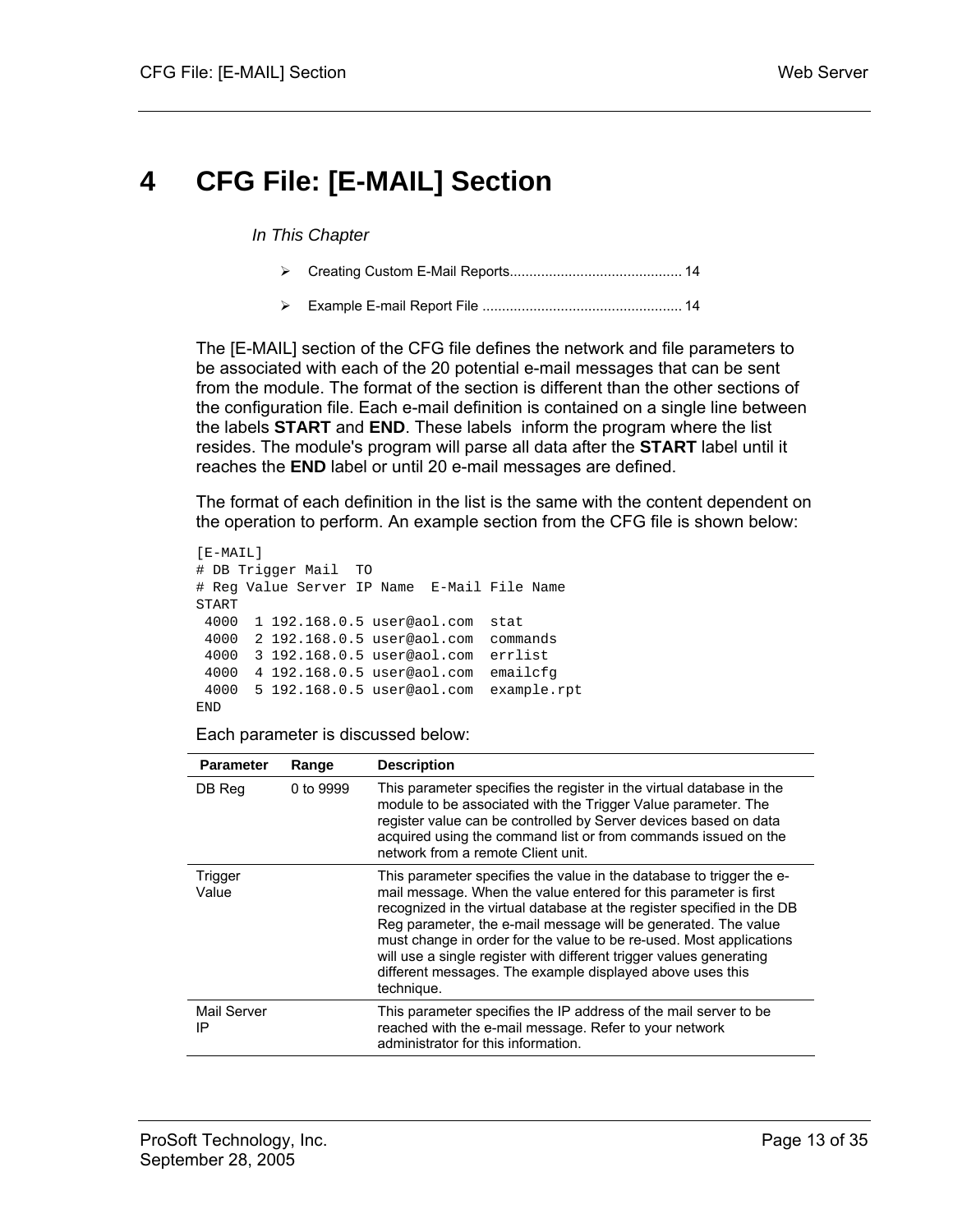| <b>Parameter</b>    | Range | <b>Description</b>                                                                                                                                                                                                                                                                                                                                                                |
|---------------------|-------|-----------------------------------------------------------------------------------------------------------------------------------------------------------------------------------------------------------------------------------------------------------------------------------------------------------------------------------------------------------------------------------|
| To Name             |       | This parameter must contain a valid user or e-mail account<br>information for your network. Groups of people can be designated to<br>receive an individual e-mail message by setting the appropriate<br>name in this field. Refer to your network administrator for a list of<br>accounts.                                                                                        |
| E-Mail File<br>Name |       | This parameter contains the fully qualified file and path name to the<br>file to be associated with the e-mail message. This file must reside<br>on the module's Flash ROM in order to be sent. Several e-mail files<br>are built into the module and do not need to be constructed by the<br>user. The reserved file names and a description of their content is<br>given below: |
|                     |       | Stat -- This file contains the module's communication status data for<br>each network service and the Client port.                                                                                                                                                                                                                                                                |
|                     |       | Emailcfg -- This file contains a listing of the e-mail configuration data.                                                                                                                                                                                                                                                                                                        |
|                     |       | All other file names entered must exist on the module.                                                                                                                                                                                                                                                                                                                            |

#### **4.1 Creating Custom E-Mail Reports**

<span id="page-13-0"></span>The ProLinx module is capable of supporting up to 20 user defined e-mail reports. The following insertion tags can be used with e-mail messages:

**Note**: A space character **must** exist before the **-->** string or else the insertion tag will be disregarded

**<--DATE 0 -->** insert the date in the format 02/07/2000.

**<--DATE 1 -->** insert the date in the format February 7, 2000.

**<--TIME -->** insert the time in the format 17:02:15.35

**<--BTEXT 0,BIT\_0\_ON,BIT\_0\_OFF -->** insert a text string based on the value of a bit in the database.

**<--DATA 0,1,1,%04d -->** insert one or more data values from the database in the user specified format.

Refer to the Web Page Definition section of the documentation on formatting files with encapsulated data and insertion tags.

#### **4.2 Example E-mail Report File**

<span id="page-13-1"></span>The following serves as an example of an e-mail report file. This file is available on the ProLinx unit, and can be accessed via the FTP port.

```
TO : Production Engineers 
FROM : 4201-WEB-DFM, ProSoft Technology, Inc. Module 
SUBJECT: Production Report for Shipping Pumps 
This is an example of the type of e-mail that can be sent from the module to 
a remote site using the e-mail feature. The data contained in the report 
displays several methods of displaying data in a report from the module's
```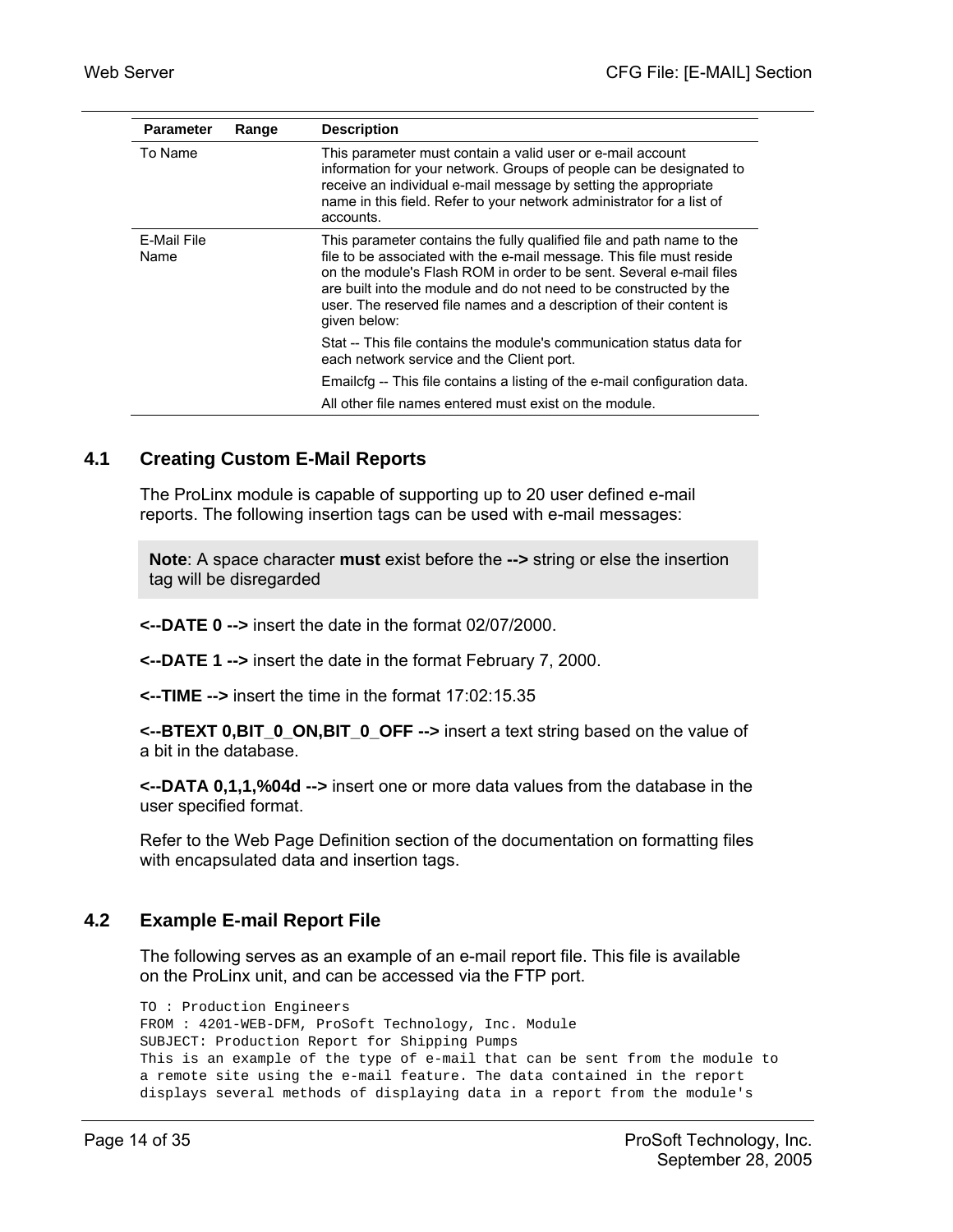```
database. 
Register 0 = \leftarrow-DATA 0,1,1,%d --> (this is the report number flag value)
DATE 0 = \leftarrow -DATE 0 \leftarrow \leftarrowDATE 1 = \leftarrow -DATE 1 \leftarrow \rightarrowTIME = <-TIME -->
BTEXT = <--BTEXT 0,BIT_0_ON,BIT_0_OFF --> (state of bit 0) 
DATA = <--DATA 0,1,1,%04d --> 
PUMP DATA: 
On Time Suction Discharge Temp 
(Hours) (PSIG) (PSIG) (F) 
<--DATA 0,12,4,%12d --> 
End of report.
```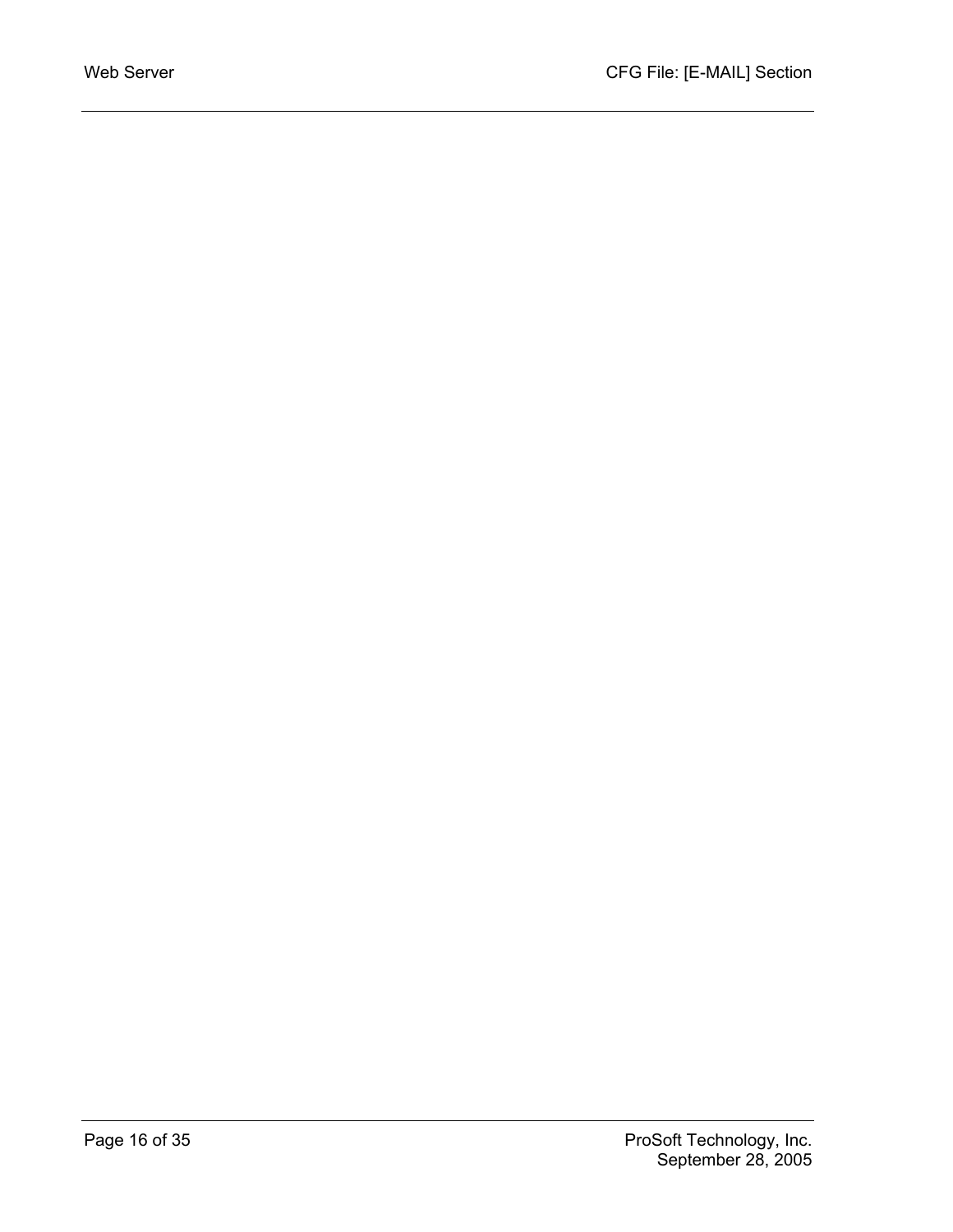# <span id="page-16-0"></span>**5 Web Page Construction**

The WEB driver in the module provides the facility to generate Web pages to a remote browser on the network using the http service port 80. Several Web pages are built into the software and require no special handling. You can construct custom Web pages to be generated by the program. These custom pages can contain data from the virtual database, images (static and dynamic) and text (static and dynamic). The following steps should be followed to use this feature:

- **1** Use any standard Web page authoring tool or word processor that can generate a standard HTML file for use with an http server.
- **2** Download these files to the C:\ directory on the module using the FTP server.
- **3** Test the download files using your Web browser.

The only limit on the number of Web pages that can be generated is based on the amount of available free space (typically 8MB). The program limits the size of any file to be transferred by the http server to a maximum size of 8MB.

In order to include dynamic data from the module into the Web pages, insertion tags are defined for use by the program. These tags can be placed anywhere in the constructed HTML Web page. When these tags are recognized by the module's program while reading in the HTML file to be transferred, the program will insert the requested data. The following data types can be inserted into the Web pages: date, time, virtual database values, images selected by the state of a binary value and text strings selected by the state of a binary value. Each special insertion tag is discussed in detail in the 'Web Page Construction for HTTP Servers' document available off the ftp site.

#### **5.1 HTML Document Structure**

<span id="page-16-1"></span>An HTML document is a structured file whose content is used by a browser to display a Web page. The basic components of all HTML files are shown below:

```
<!DOCTYPE> 
<HTML> 
<HEAD> 
</HEAD>
<BODY> 
    ...Web page content goes here 
</BODY> 
</HTML>
```
This basic structure is automatically built by all Web page authoring tools including such tools as Microsoft Word (save your word document file as an HTML file).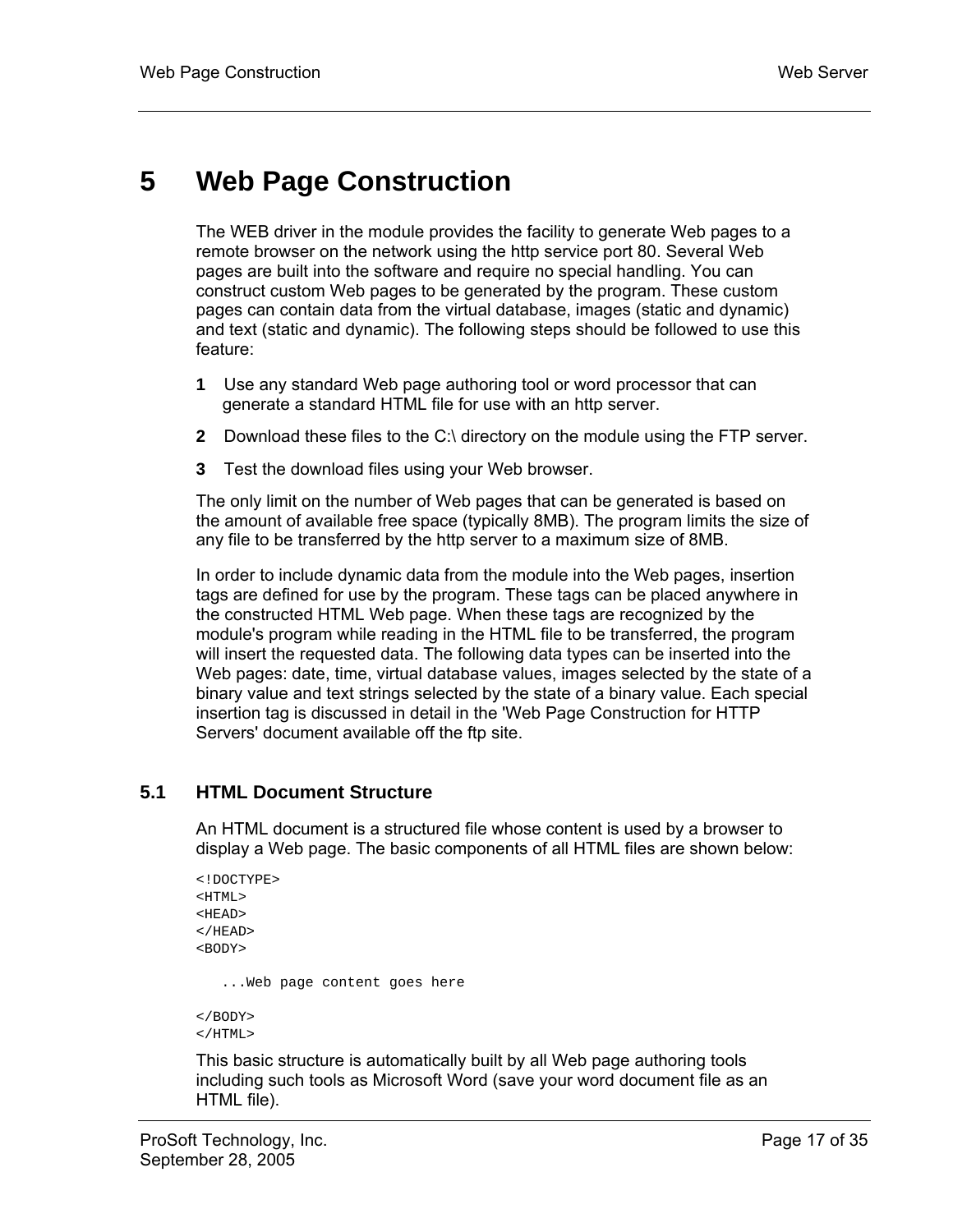Care must be taken in constructing your Web pages to be certain the browser you are using understands the content sent by the server. All browsers do not support all content that can be added to an HTML file. For example, frames are not supported on all browsers and some browsers do not support VB scripts. Before spending a lot of time building feature-filled Web pages, evaluate who will be using your pages and what browsers they will be using. Test out your Web pages on all browsers before downloading them to the module.

#### **5.2 The Home Page**

<span id="page-17-0"></span>The first page you should develop is your home page. This page is used to branch to other pages. The name of the file containing the HTML listing of your home page should be INDEX.HTM. On the home page, you should place links to other pages in your Web stack. These links will cause the browser to request other pages from the system.

Before you start building your Web-page stack, layout your system on paper. This will save you a lot of time when you start building your HTML files and will let you brainstorm your design with others. Additionally, it is a good time to gather any graphic files that will be used in the system. Using the designed approach avoids the problems of constructing Web pages with invalid links and pages that need to be constantly rebuilt due to poor design. The diagram below shows a simple example of a Web design:



The example uses a menu on the left side of each page for a consistent user interface and provides a link to each of the Web pages in the stack. Using this approach, you will not construct Web pages that do not have a link to other pages in the stack. The format of each page in the design is consistent, thus providing visual appeal. This also helps users remember where the important data is displayed on the page. This example could have been constructed using a frame set and the design would be simpler and faster. Refer to your HTML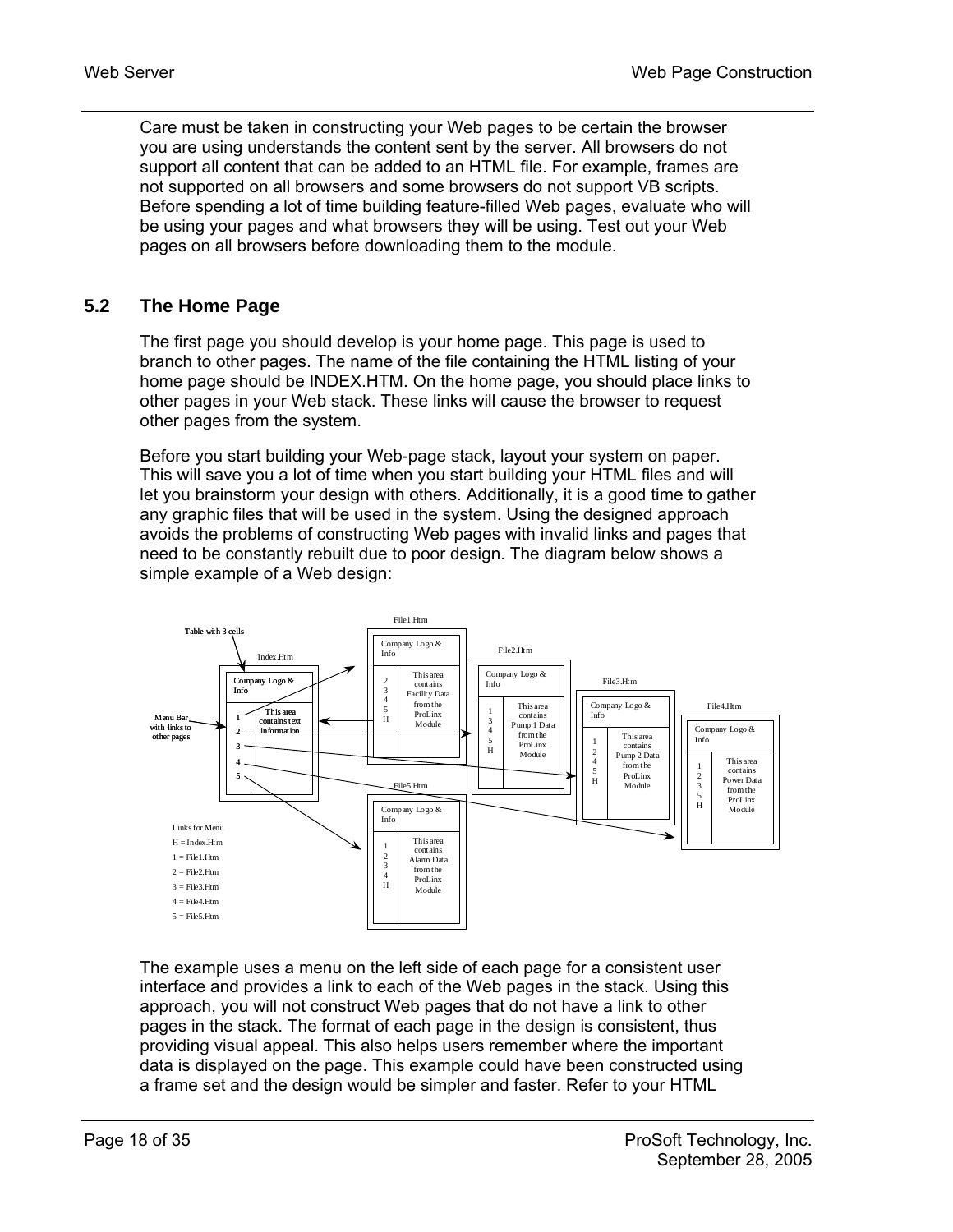textbook for frame examples. Start with a simple example and create from there. This will generate success at the start instead of frustration.

During this design stage, the data required for each page can be determined and mapped to a location on the page. Compile a list of database elements and the format to display each in a spreadsheet. This will aid in building the insertion data tags for the page.

After you have designed your system, it is now time to build the Web pages. You can build each page individually using a tool like Microsoft Word or a Web authoring tool.

#### **5.3 Adding Hyperlinks to Pages**

<span id="page-18-0"></span>The basic feature of a Web browser, besides displaying content, is to be able to move from one Web page to another by selecting a link on a page. This link could be displayed as a text or image on the page. The home page should provide links to other pages. Hint: if you do not want users to easily view a page, do not include a link to it on any of the Web pages. Links are inserted into the HTML file using the anchor tag <A>. An example is as follows:

<A href="MYFIRST.HTM">Show My First File</A>

This code will display "Show My First File" as a link on the Web page in the color specified for links in your browser. If the user selects the link, the browser will request the file MYFIRST.HTM from the http server. The only problem with links is that some Web pages do not have the correct links present to navigate through the Web-page stack. Careful design of your system will help to alleviate this problem. Refer to the example in the previous section.

#### **5.4 Adding Images to Pages**

<span id="page-18-1"></span>Graphic files can be displayed on a Web page to add visual pleasure, attract a user's attention or to provide company identity. The general format for an image insertion is as follows:

<IMG src="MYLOGO.GIF" alt="My Logo">

This example will insert the image found in the file MYLOGO.GIF on the Web page. The location of the image on the page is dependent on the placement of the <IMG> tag in the HTML code.

Image files used with Web pages on the ProSoft Technology, Inc. modules should be small. There is limited disk space on the modules and a balance between the number of Web page files and image files must be met in order to fit the entire file set on the module.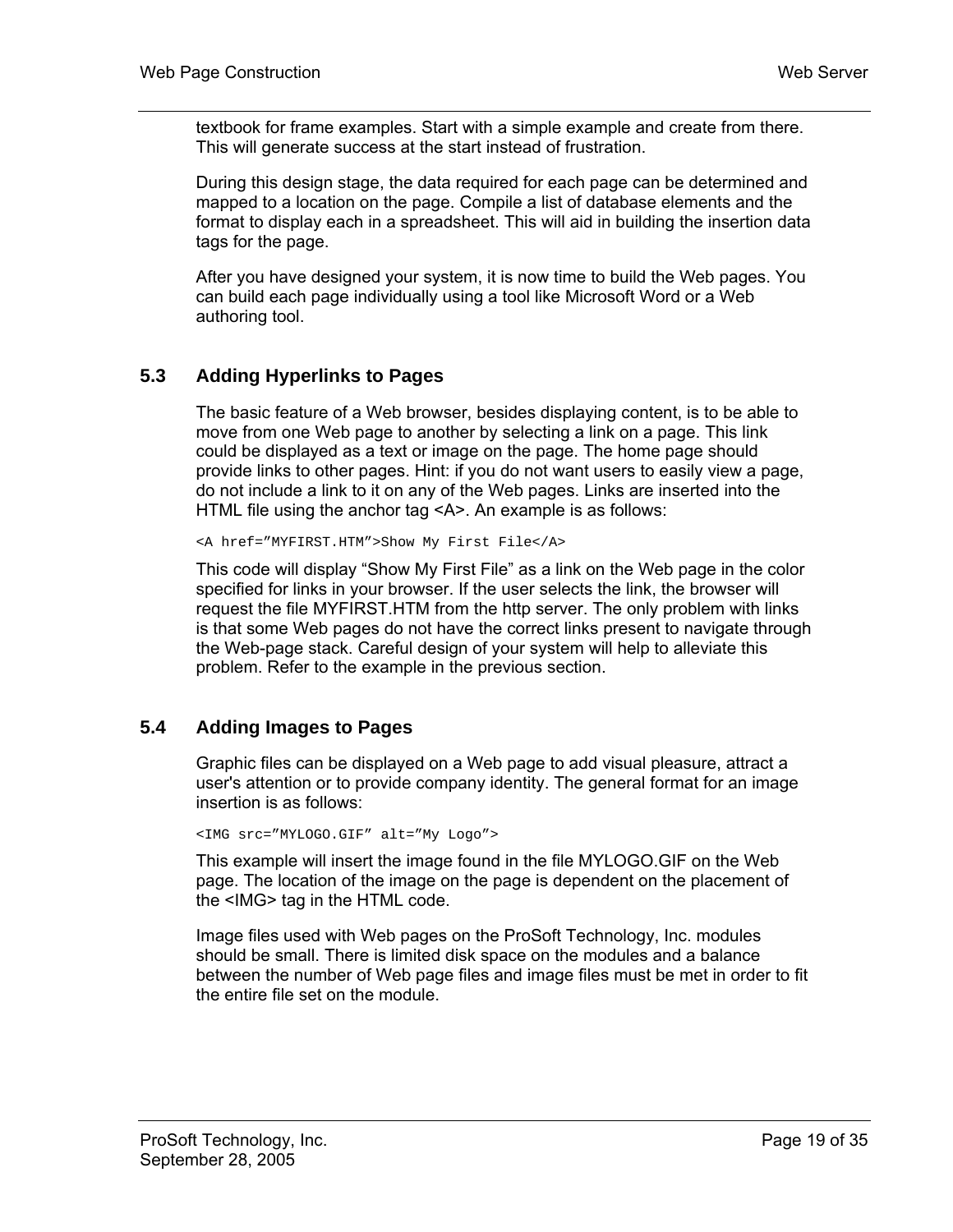#### **5.5 Using Frames and Tables to Lay Out Pages**

<span id="page-19-0"></span>Two commonly used HTML components are tables and frames to format a page into a more readable or presentable format.

Tables display sections of a file in a user-defined grid similar to a spreadsheet. The <Table> tag starts a table, and the </Table> tag is used to end a table. Each row in the table is started with the  $\langle TR \rangle$  tag and ends with a  $\langle TR \rangle$  tag. Within each row are cells. These are denoted with the tags <TD> and </TD>. Example code for a table is as follows:

```
<Table> 
  <CAPTION align=top | bottom>Test Table</CAPTION> 
 <TR> <TD>Cell One, Row One</TD> 
    <TD>Cell Two, Row One</TD> 
 </TR><TR> <TD>Cell One, Row Two</TD> 
     <TD>Cell Two, Row Two</TD> 
  < / TR></Table>
```
Tables can have tables nested inside of them. An example of nested tables is shown graphically below:

Menu

Company Logo Contact Information Instrument Status Data Pic of Inst Manf Info

Real Time Data of Process

Each cell in the table above has its own specific content. They can contain static text, data from the module's database, a static graphic image or a dynamic graphic or text element determined by the status of a binary point in the module's database. Using tables in this manner makes the layout of a Web page much easier. It is better to divide the page into tables and display your content in the cells, rather than struggle to get things lined up.

Frames divide a browser window into two or more document windows each displaying their own HTML file or different parts of the same file. Refer to an HTML text or try developing them using the <IFRAME>, <FRAMESET> and <FRAME> tags. Look these up in the index of your HTML book for help. This simple document does not contain the discussion because of the level of complexity and power offered by the use of frames.

The http server in the ProSoft Technology, Inc. module also supports style sheets. Refer to your HTML text on the use and construction of this powerful formatting feature. Other html features are supported but may be dependent on the browser being used. Always start with a simple example and expand from it.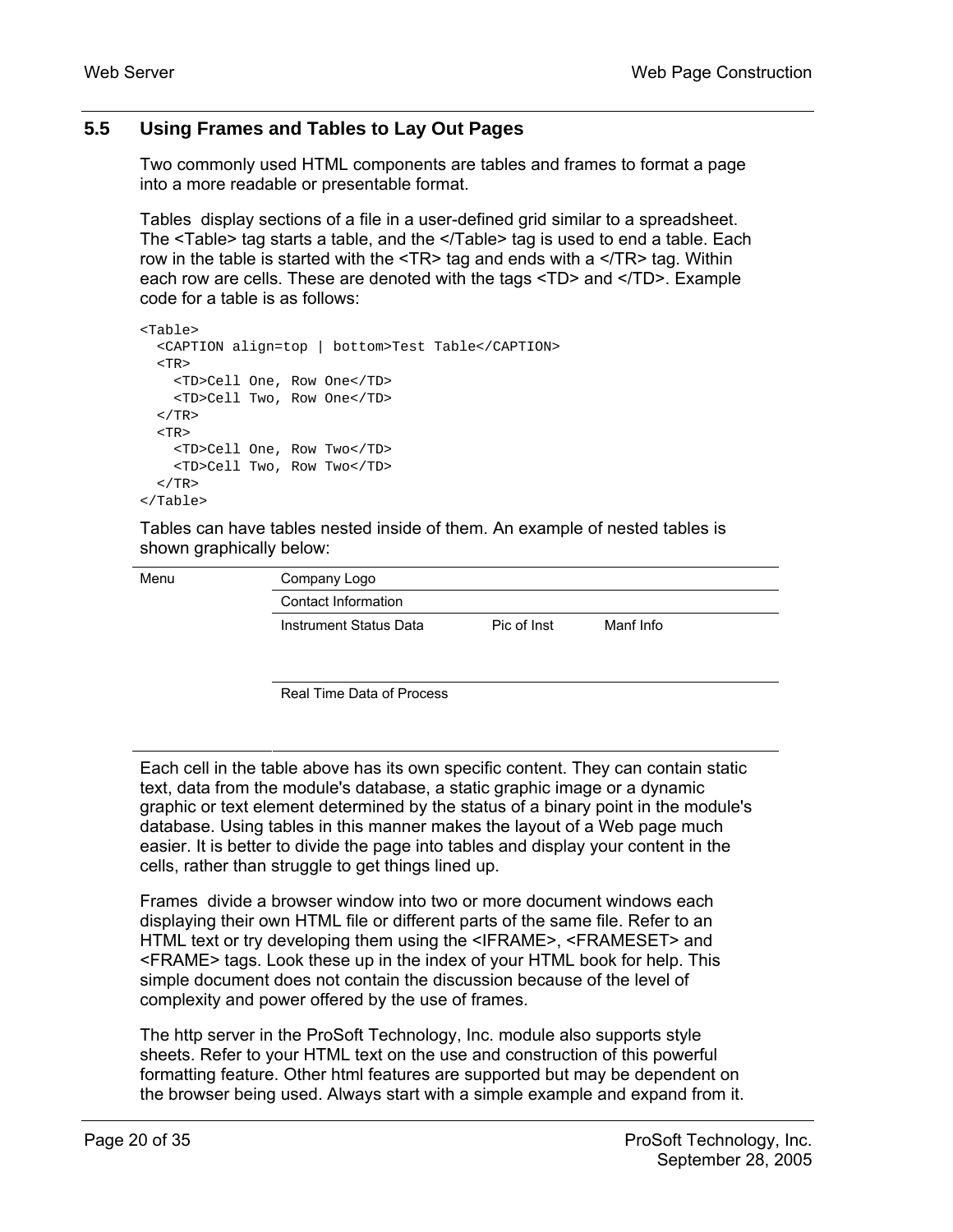If you start with a complex example, you might quickly become frustrated and yield to the pressure.

#### **5.6 Adding Forms to Pages**

<span id="page-20-0"></span>In order to submit data to a Web server, the PUT and POST methods are used. These methods are supported on the ProSoft Technology, Inc. modules and provide a means to alter data in the module's virtual database. Data can be altered for the following data types: bit, byte, short integer, long integer, singleprecision floating-point and double=precision floating-point. Additionally, commands can be sent from the browser to perform the following operations: cold boot, warm boot and reset diagnostic counters.

To support the PUT and POST methods, the user must insert <FORM> </FORM> tags with data controls into the HTML code for the page. The general structure for a form is as follows:

```
<FORM METHOD="POST"> 
     <INPUT TYPE="…" NAME="…" VALUE="…"> ???Other Controls 
  </FORM> 
…… add more stuff here for your Web page.
```
The NAME attribute in the <INPUT> tag defines the database interface function to use with the data. Be careful to use the correct name or the results will not be as desired. The first character of each name defines the data or parameter type to be used with the form control. If the control is referencing a point in the module's database, the address of the point follows the data-type character. The data-type names recognized by the module are as follows:

**P**  $=$  Password used for the submitted data. The password submitted must match the value configured in for the module for the data on the form to be processed by the module. The case of the password must match that configured for success. Therefore, PassWord, PASSWORD, password, Password are four different password values. If the module does not contain a password, this field is not required.

**Bxxxx** = Bit value where 0=clear and not 0 =set. The value of **xxxx** specifies the bit offset from the start of the module's database. Therefore, **B16** refers to the  $16<sup>TH</sup>$  bit in the database or bit zero of byte three in the database.

**Cxxxx** = Byte value (8-bit value) 0 to 255 or -128 to 127. The value of **xxxx** specifies the byte offset from the start of the module's database. Therefore, **C9** refers to the tenth byte of the database or database address 9.

**Sxxxx** = integer value (16-bit value) 0 to 65535 or -32768 to 32767. The value of **xxxx** specifies the word offset from the start of the module's database. Therefore, **S1** refers to the second word in the database or database address 1.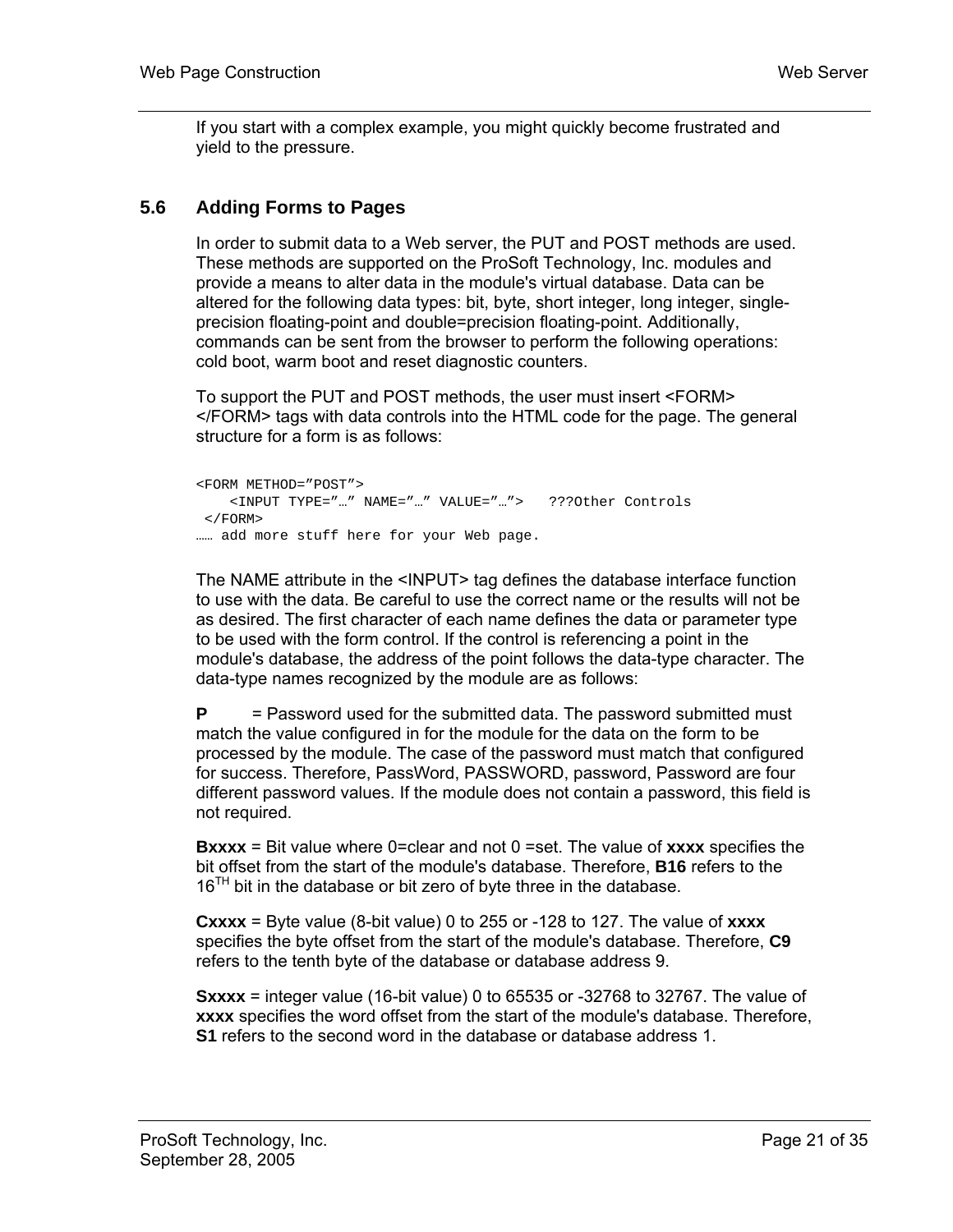**Lxxxx** = long value (32-bit integer value) 0 to  $2^3$ 2 or  $-2^3$ 31 to  $2^3$ 31-1. The value of **xxxx** specifies the double word offset from the start of the module's database. Therefore, **L2** refers to words 4 and 5 of the module's database.

**Fxxxx** = single-precision floating-point number (4-byte data storage value). The value of **xxxx** specifies the double word offset from the start of the module's database. Therefore, **F2** refers to the floating-point value stored in words 4 and 5 of the module's database.

**Dxxxx** = double-precision floating-point number (8-byte data storage value). The value of **xxxx** specifies the 8-byte offset from the start of the module's database. Therefore, **D1** refers to the double-precision floating-point number stored in words 4 to 7 in the module's database.

**Xttttttt** = Sends a command (**COLDBOOT**, **WARMBOOT** and **RESET**). The value of **ttttttt** contains one of the command strings that control the module. Currently, the module only supports the commands coldboot, warmboot and reset.

**R** = Record write to label database file. This will add a complete record to the end of the label database file. All data for the record must be provided.

**E nnn** = Edit record in label database file. This will replace a record in the label database file. The record number must be specified. All data for the record must be provided.

**T nnn cc** = Edit record field in label database file. This will replace a single field in the specified record in the label database file. The record number and column number must be specified.

**Z nnn** = Delete record in label database file. This will delete the specified record from the label database file and cause the records after the deleted record to be shifted up. The record number must be specified.

**Axxxx** = Write a text string to the module's database. The value of **xxxx** specifies the word offset from the start of the module's database. Therefore, **A1** refers to the second word in the database or database address 1.

The data-type character is not case sensitive. Therefore, the module recognizes the '**B**' and '**b**' as representing a binary value database point. In the list shown above, the **xxxx** characters should be replaced with the address in the module's database to consider with the control. The **ttttttt** characters should be replaced with the command text (i.e., **COLDBOOT**). The **nnn** characters should be replaced with the label database record number and the **cc** characters should be replaced with the label database record field number.

The TYPE attribute in the <INPUT> tag defines the control to be presented on the form. The types accepted for interfacing to the database and the name associated with the database types are shown below:

**TEXT** - This control enters data into the database. It can be used with all the database interface functions.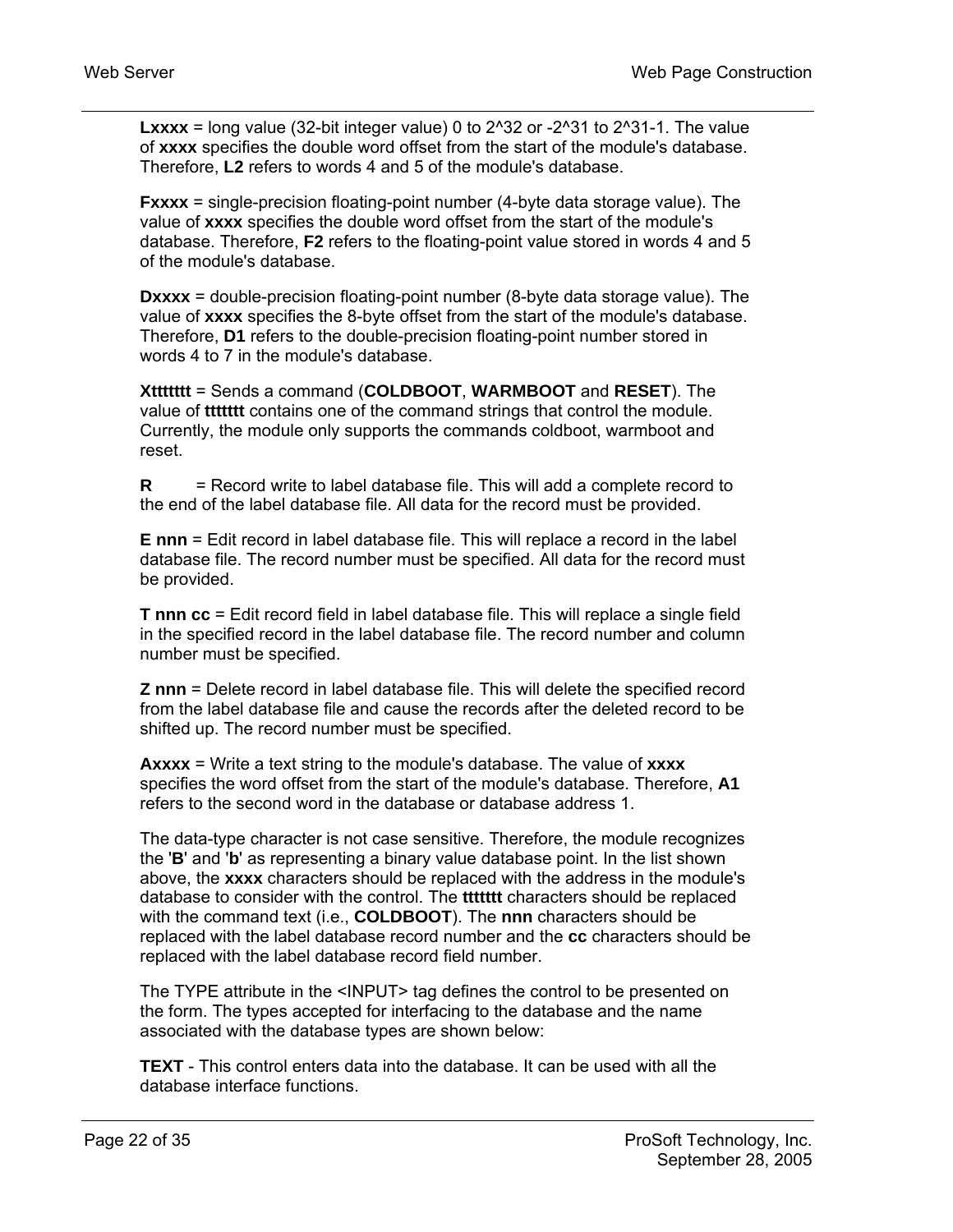Example: <INPUT TYPE="TEXT" NAME="s1000" >

This example will place the value entered into the control into the word address 1000 in the module. The data will be treated as a 16-bit value.

NOTE: The value field can be set to the dynamic value in the database using the  $\leftarrow$  DATA  $\rightarrow$  data insertion tag to show the current value in the database when the form is first displayed.

**PASSWORD** - This control enters the password for the PUT or POST method if the module is configured for password protection. The name attribute associated with this type should be 'p' or 'P'. It can also be used with any other database type that the data entry is not to be seen when entered on the form.

```
Example: <INPUT TYPE="PASSWORD" NAME="p">.
```
**HIDDEN** - This control can be used to automatically submit the password for the module without the user having to enter the password on the form. Use of this feature may be a security issue.

**RADIO BUTTON** - This control can be used to set the state of a binary point (i.e., B1=0) or set the state for a byte (i.e., C15=2) or integer value (i.e., S1000=5). To control a binary point, two radio button controls can be placed on the form: One to turn the point on, and the other to turn the point off. Several buttons can be used to set a specific set of values to an integer register. The value field for the selected button will be written to the module. For example, buttons could be built to send the values 0, 1000, 2000, 3000 and 4000 to the module. The value associated with the button selected will be passed to the module. The module will place the value received into its internal database. In order to group a set of radio button controls, define each control using the same name.

Example: <input type="radio" name="S1" value="0">

**SUBMIT BUTTON** - This control is normally used to submit the request but can also be used to send a specific command or set the value for a binary point, byte or integer database point. A submit button must be placed on the form for the data on the form to be submitted to the module. You can use the submit button to also send values to the database by assigning name and value fields for the control.

**RESET BUTTON** - This control reloads the form. The user may request this operation if they enter invalid data and do not wish it to be transferred to the module.

**IMAGE** - This control works like submit button control. Refer to the submit button discussion.

**CHECK BOX** - This control should not be used because it is only sent if the box is checked. A set of check boxes could be used to simulate the RADIO BUTTON type. This would simulate the RADIO BUTTON with the potential for not submitting one of the options.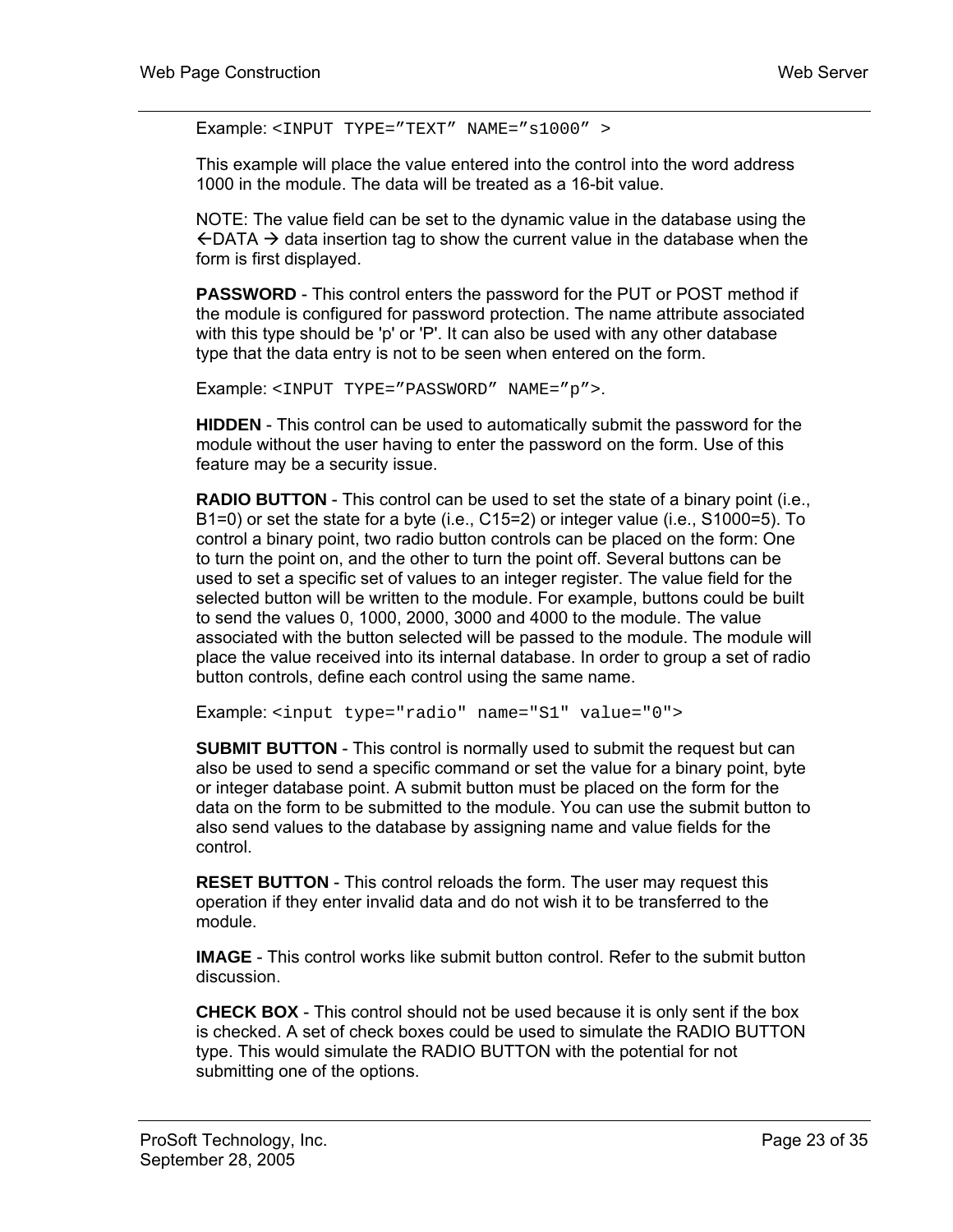The <SELECT> <OPTION> control can also be used to submit selections from a drop-down dialog. This control can be used for commands or bit, byte or integer data. The user selects the option from a drop-down list and the value selected is passed to the module along with the name parameter. Use of this control can keep a form from being too cluttered with many small controls.

The browser sends the name/value pairs entered on the form, after the submit button is selected, to the module and the module processes each received pair. The module processes the data received on a PUT or POST using the name and value fields returned from the browser. Values for all valid names will be placed in the database.

Example code for an HTML form is shown below:

```
<form method="POST"> 
   <p>Password <input type="password" name="P" size="20"></p> 
   <p>Control Pump 
       <input type="radio" value="1" name="B0">On 
       <input type="radio" name="B0" checked value="0">Off</p> 
  <p>Contrl Mode&nbsp;
       <input type="radio" name="S1" value="0">Off Line&nbsp; 
       <input type="radio" name="S1" value="1">Local&nbsp; 
       <input type="radio" name="S1" checked value="2">Remote</p> 
   <p>Pump Discharge Pressure Setpoint 
      \langleinput type="text" name="S2" size="10" value="<--DATA 2,1,1,%d --
\> \frac{1}{2} <p>Flowrate Setpoint 
     \langleinput type="text" name="S3" size="10" value="<--DATA 3,1,1,%d --
\> \frac{1}{2} <p><input type="submit"><input type="reset"></p> 
</form>
```
The form area on a Web page for the code above is displayed below:

| Password                               |  |  |
|----------------------------------------|--|--|
| Control Pump $\circ$ On $\circ$ Off    |  |  |
| Contrl Mode COff Line C Local C Remote |  |  |
|                                        |  |  |
| Flowrate Setpoint <- DATA 3.1.         |  |  |
| Submit Query<br><b>Reset</b>           |  |  |

Note that the value for the two-setpoint parameters on the form will display the current values from the module's database when the form is loaded. This is accomplished by using the data insertion tags for the value parameter in each control. Refer to the next section on the use of data insertion into a Web page.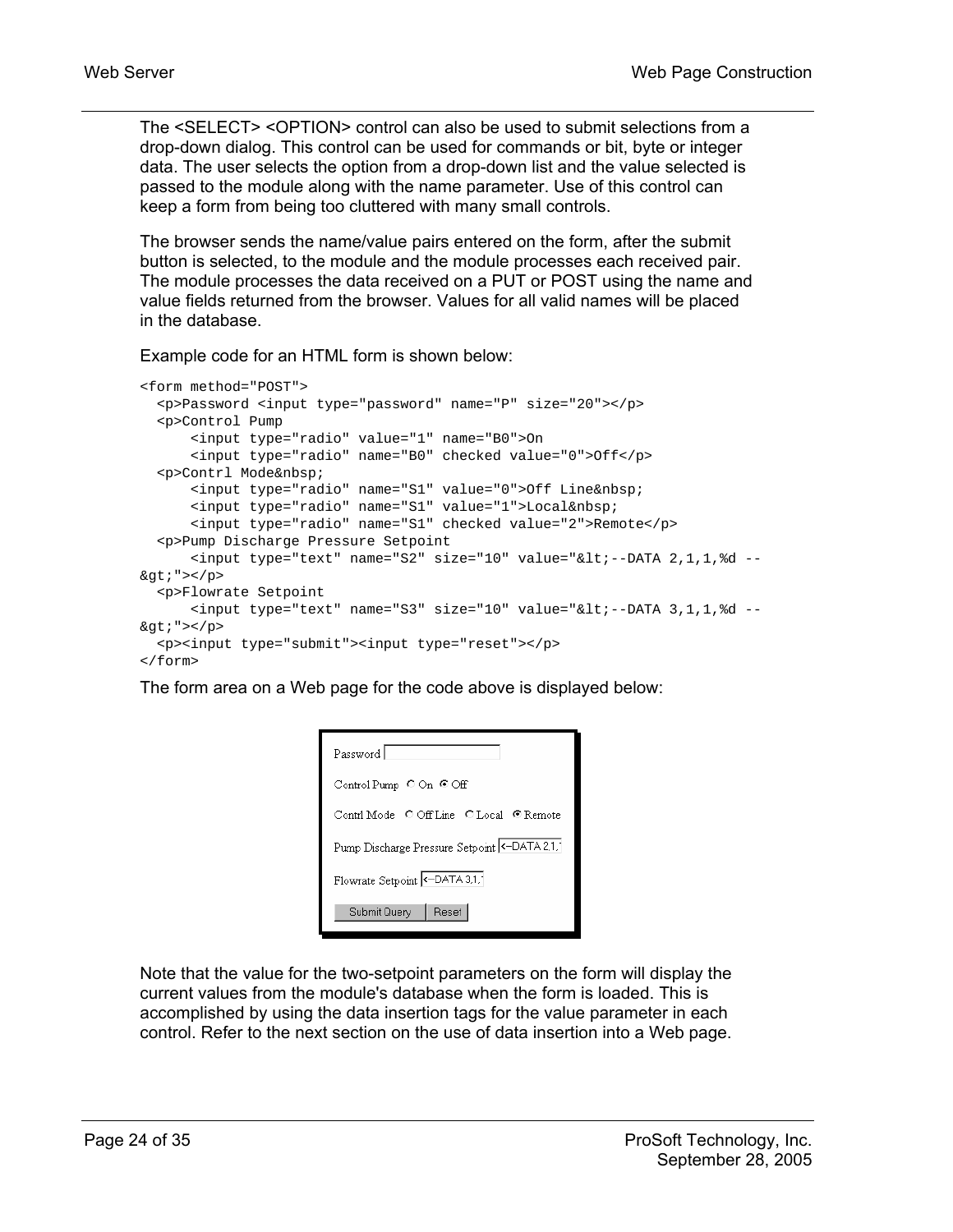#### **5.7 Data Display**

<span id="page-24-0"></span>ProSoft Technology, Inc. modules provide the facility to generate Web pages to a remote browser on the network using the http service port 80. Several Web pages are built into the software and require no special handling. The user can construct custom Web pages to be generated by the program. These custom pages can contain data from the virtual database, images (static and dynamic) and text (static and dynamic). The following steps should be followed to use this feature:

- **1** Use any standard Web page authoring tool or word processor that can generate a standard HTML file for use with an http server.
- **2** Download these files to the C:\ directory on the module using the FTP server.
- **3** Test the download files using your Web browser.

The only limit on the number of Web pages that can be generated is based on the amount of available free disk space on the C: drive of the module and the size of each page.

In order to include dynamic data from the module into the Web pages, insertion tags are defined for use by the program. These tags can be placed anywhere in the constructed HTML Web page. When these tags are recognized by the module's program while reading in the HTML file to be transferred, the program will insert the requested data. The following data types can be inserted into the Web pages: date, time, virtual database values, images selected by the state of a binary value and text strings selected by the state of a binary value. Each special insertion tag is discussed below:

#### <span id="page-24-1"></span>*5.7.1 <--MOD\_NAME -->*

This tag displays the module name defined in the configuration file. This name can be used to identify the module in a large system.

#### <span id="page-24-2"></span>*5.7.2 <--MYIP -->*

This tag displays the module's IP address.

#### <span id="page-24-3"></span>*5.7.3 <--DATE 0 -->*

This tag displays the current date in the module. The format of the date displayed is mm/dd/yyyy (09/20/1999).

#### <span id="page-24-4"></span>*5.7.4 <--DATE 1 -->*

This tag displays the current date in the module. The format of the date displayed is mo\_text dd, yyyy (September 20, 2005).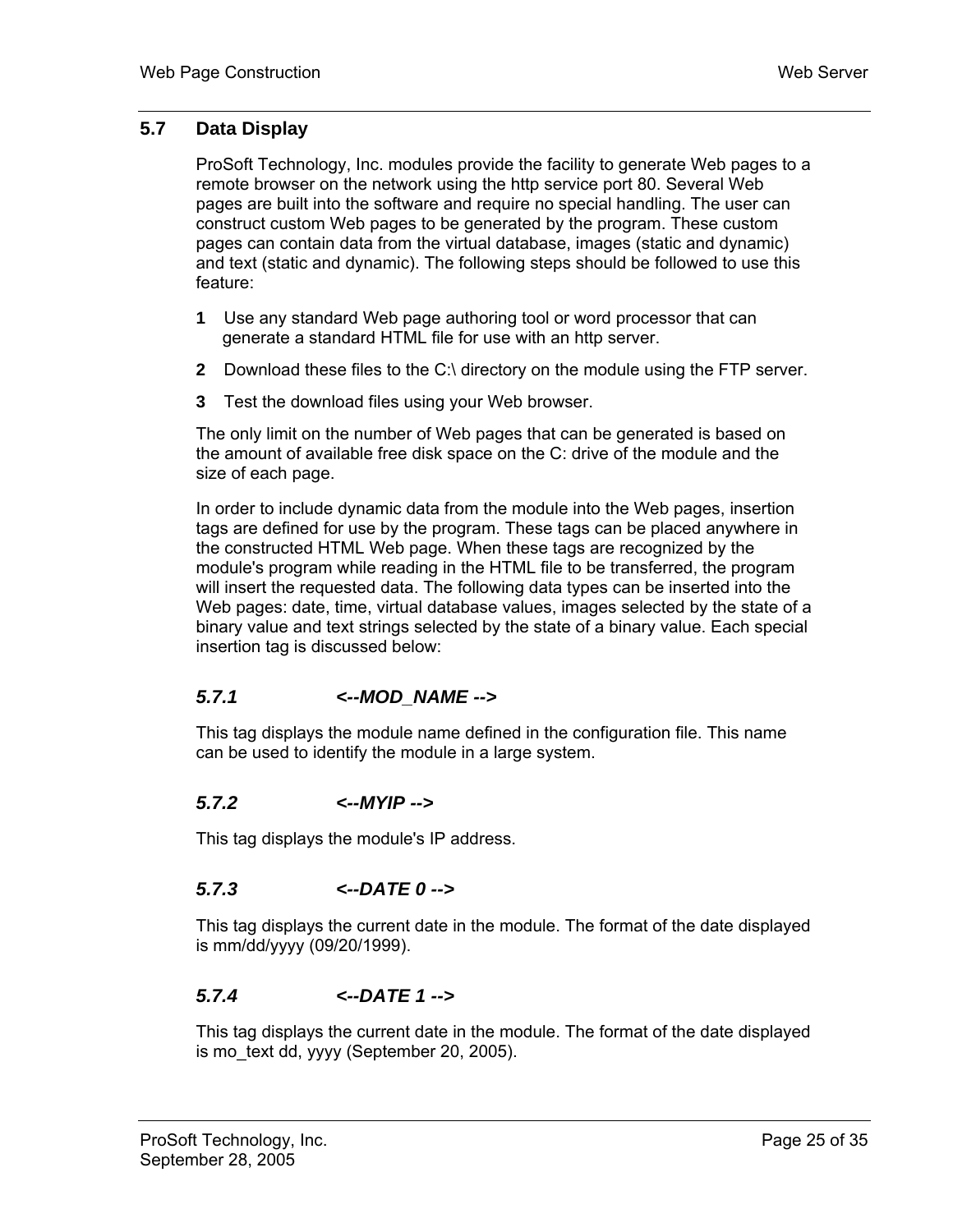#### <span id="page-25-0"></span>*5.7.5 <--TIME -->*

This tag displays the current time in the module. The format of the time is hh:mm:ss.dd (09:00:46.85).

#### <span id="page-25-1"></span>*5.7.6 <--DATA start,count,cols,fmt -->*

This tag inserts data from the module's database. The format field of the tag defines the data type to be derived from the database. For example, if floatingpoint data is requested in the format parameter, the module will return data points that occupy 4-bytes of memory area. The parameters have the following definitions:

**Start** -- This parameter defines the starting register or memory location in the internal database to be displayed. Values for this parameter range from 0 to the maximum register value defined in the module. The value selected for the start address is dependent on the data type referenced. For byte data, the start value represents the number of bytes from the start of the database. For integer data, the start value represents the number of words (2-bytes) from the start of the database. For long and single-precision floating-point data, the start value represents the number of double words (4-bytes) from the start of the database. For double precision floating-point data, the start value represents the number of 8-byte offsets from the start of the database.

**Count** -- This parameter defines the number of registers or points to be displayed. If the parameter is set to 1, only one point will be displayed. If the parameter is set to 20, 20 values will be displayed.

**Cols** -- This parameter defines the number of columns to be used when displaying multiple data points. The valid range for this parameter is 1 to the maximum number of points selected in the count field. For example, if the count parameter is set to 20 and the cols parameter is set to 4, the data will be displayed in 4 columns and 5 rows.

**Fmt** -- This parameter contains a standard C-language format string to be used with each point of data (i.e., %d). The zero fill, width and precision fields in a Clanguage formatting string are supported. For example, %10.4f, %04X and %10d are all valid format strings. The module supports the following data types in the format field:

- byte data --  $\%c =$  display as text,  $\%b =$  display as signed byte value (-128 to 127), %B = display as unsigned byte value (0 to 255)
- $\blacksquare$  integer data %d, %o, %u, %x, and %X
- **-** long integer data %ld, %lo, %lu, %lx, %lX
- single-precision float %f, %e, %g
- double-precision float %Lf, %Le or %Lg
- **EXECT** label database record %r (record from label database file)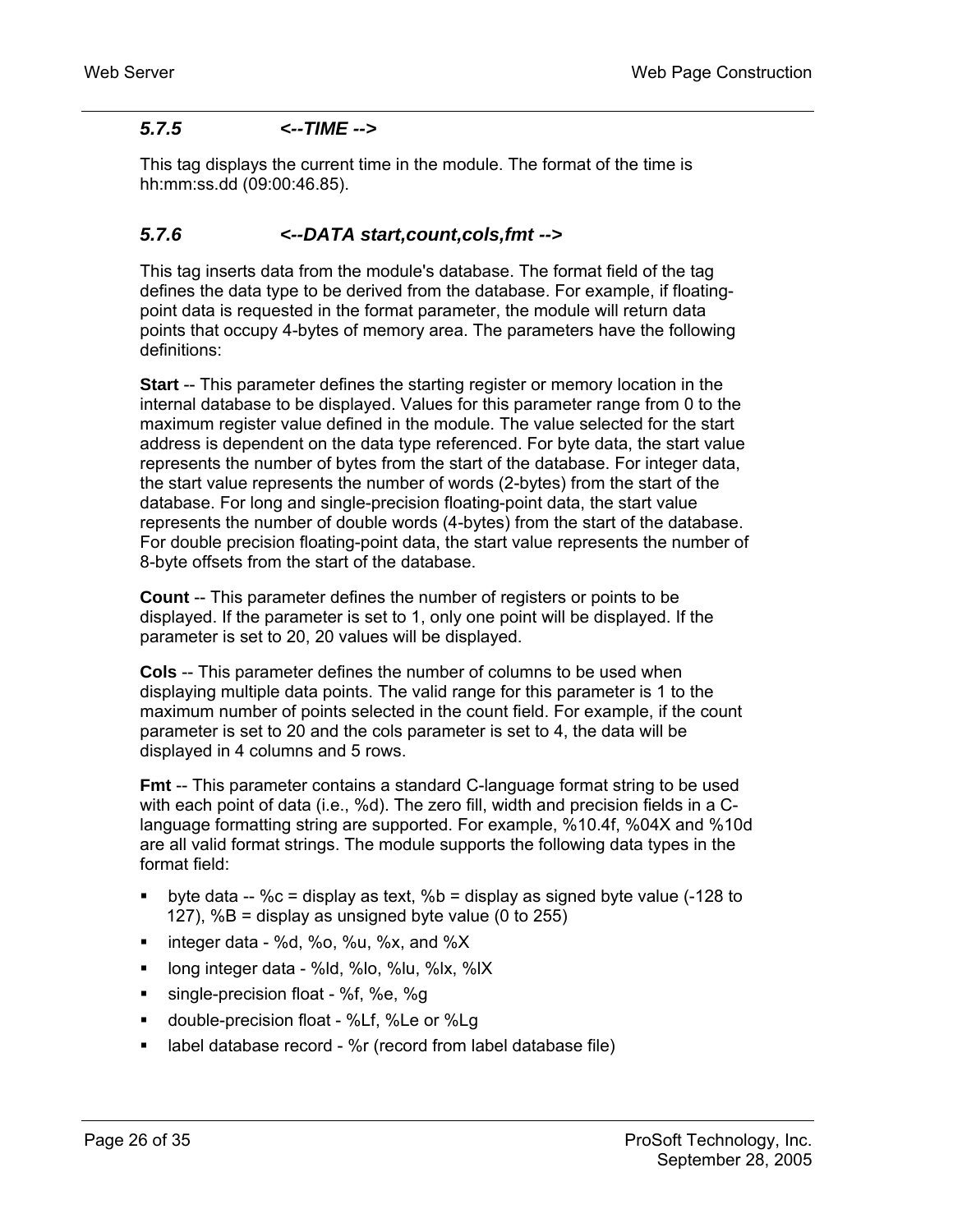#### *5.7.7 <--BTEXT start,on\_text,off\_text -->*

<span id="page-26-0"></span>This tag displays a text value representing the state of a single binary point. The parameters have the following definitions:

**Start** -- This parameter defines the address of the binary point in the internal database. Each bit is individually accessible from the database. The first bit in the database has an address of 0. The first bit of word 2 in the database is 16. Therefore, to use this point, enter 16 for the parameter.

**On\_text** -- This is the text string to be displayed if the bit is set (on). The string cannot contain any space or the ',' characters. Example strings are On, Pump On, Power On and Running.

**Off** text -- This is the text string to be displayed if the bit is clear (off). The string cannot contain any space or the ',' characters. Example strings are Off, Pump\_Off, Power\_Off and Stopped.

#### <span id="page-26-1"></span>*5.7.8 <--BIMAGE start,on\_file,off\_file,alignment -->*

This tag displays a user defined image file based on the state of a single binary point. The parameters have the following definitions:

**Start** -- This parameter defines the address of the binary point in the internal database. Each bit is individually accessible from the database. The first bit in the database has an address of 0. The first bit of word 2 in the database is 16. Therefore, to use this point, enter 16 for the parameter.

**On file** -- This is the name of the file to be displayed if the bit is set (on).

**Off\_file** -- This is the name of the file to be displayed if the bit is clear (off).

**Alignment** -- This parameter defines the placement of text around the inserted image. The single character values for the parameter are as follows:

**T** -- align text at the top of the image.

**M** -- align text in the middle of the image.

- **B** -- align text at the bottom of the image.
- **R** -- align text to the right of the image
- **L** -- align text to the left of the image.

#### **5.8 Automatically Refreshing a Page**

<span id="page-26-2"></span>Many times you will want the displayed Web page to automatically display. There are several methods to accomplish this task. The simplest is to place a <meta> command in the <HEAD> section of the HTML file to force the browser to request the page. The format for the auto-refresh <meta> command is a follows: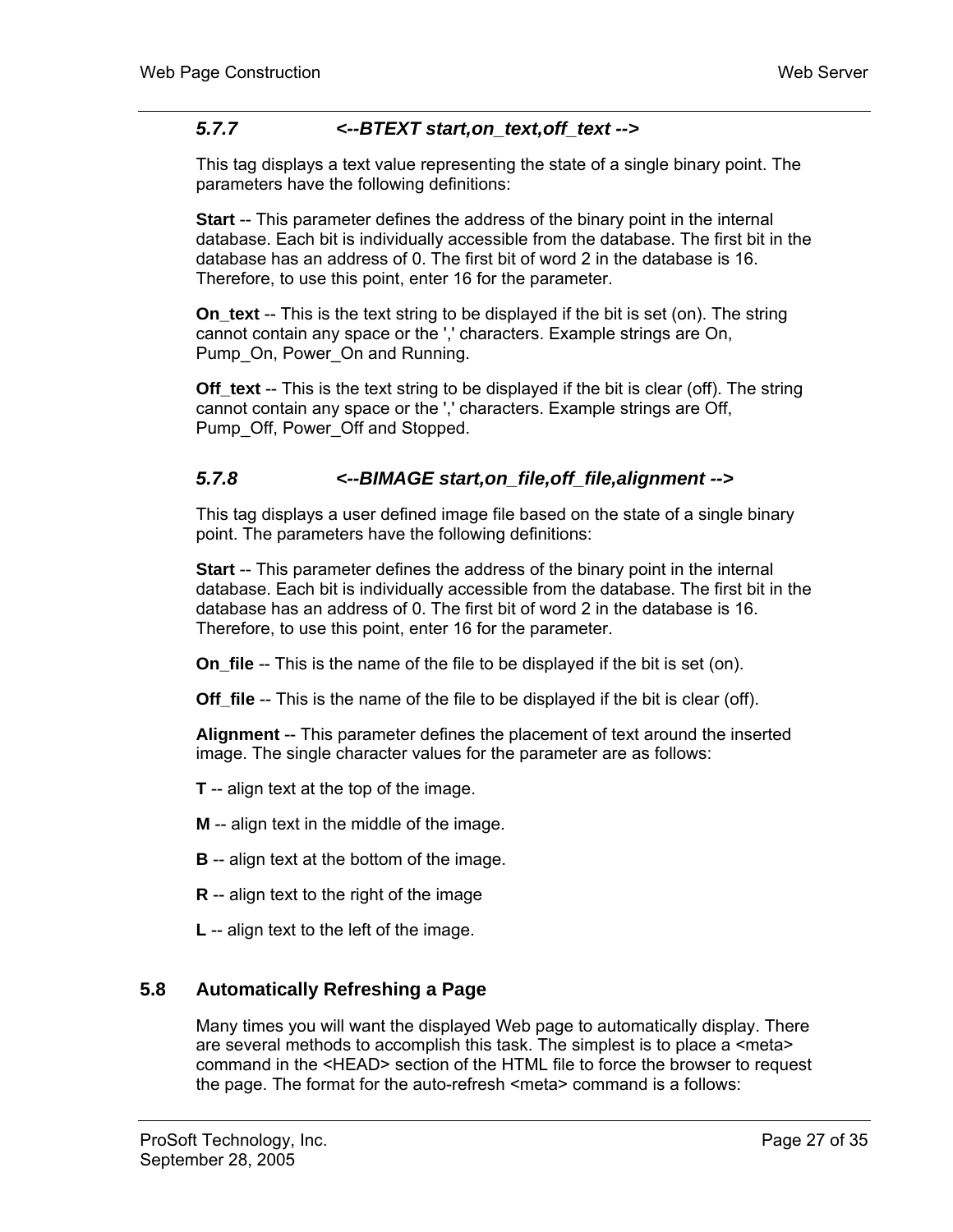```
<meta http-equiv="refresh" content="5">
```
The http-equiv="refresh" attribute sets the page to auto-refresh. The page will be requested at the rate (in seconds) set in the value of the content attribute. In the example above, the page will be requested approximately every 5 seconds. If you set the value for the page refresh too short, the page may not have enough time to be displayed before it is requested.

You do not have to refresh the whole page and different parts of the display can update at different rates. This feature is achieved by using the <IFRAME> tag, inline frames. If you insert <IFRAME> tags in cells in a table, each cell in the table can update at a specific rate. This is accomplished by placing the <meta http-equiv="refresh" content="5"> command in the <HEAD> section of each file referenced by each <IFRAME> tag. Example code (contained in 3 separate files) to perform this task is given below:

#### **5.9 File\_1.htm**

```
<html>
<head> 
<meta http-equiv="refresh" content="2"> 
<meta http-equiv="Content-Type" content="text/html; charset=iso-8859-1"> 
<meta name="IFRAME TEST" content="Microsoft FrontPage 3.0"> 
<title>Point 0 (2 Sec)</title> 
</head> 
<Body><--DATA 0,1,1,%d --></Body> 
</html>
```
#### **5.10 File\_2.htm**

```
<html> 
<head> 
<meta http-equiv="refresh" content="5"> 
<meta http-equiv="Content-Type" content="text/html; charset=iso-8859-1"> 
<meta name="IFRAME TEST" content="Microsoft FrontPage 3.0"> 
<title>Point 1 (5 Sec)</title> 
</head> 
<Body><--DATA 1,1,1,%d --></Body> 
\langle/html>
```
#### **5.11 Index.htm**

```
…Normal header stuff 
<Body> 
<table border="0" width="100%"> 
<tr>
   <td width="10%"> 
     <IFRAME src="File_1.htm" name="iframe1" frameborder=1 scrolling=no 
align=middle> 
    </IFRAME> 
  \langle t \, d \rangle <td width="10%">
```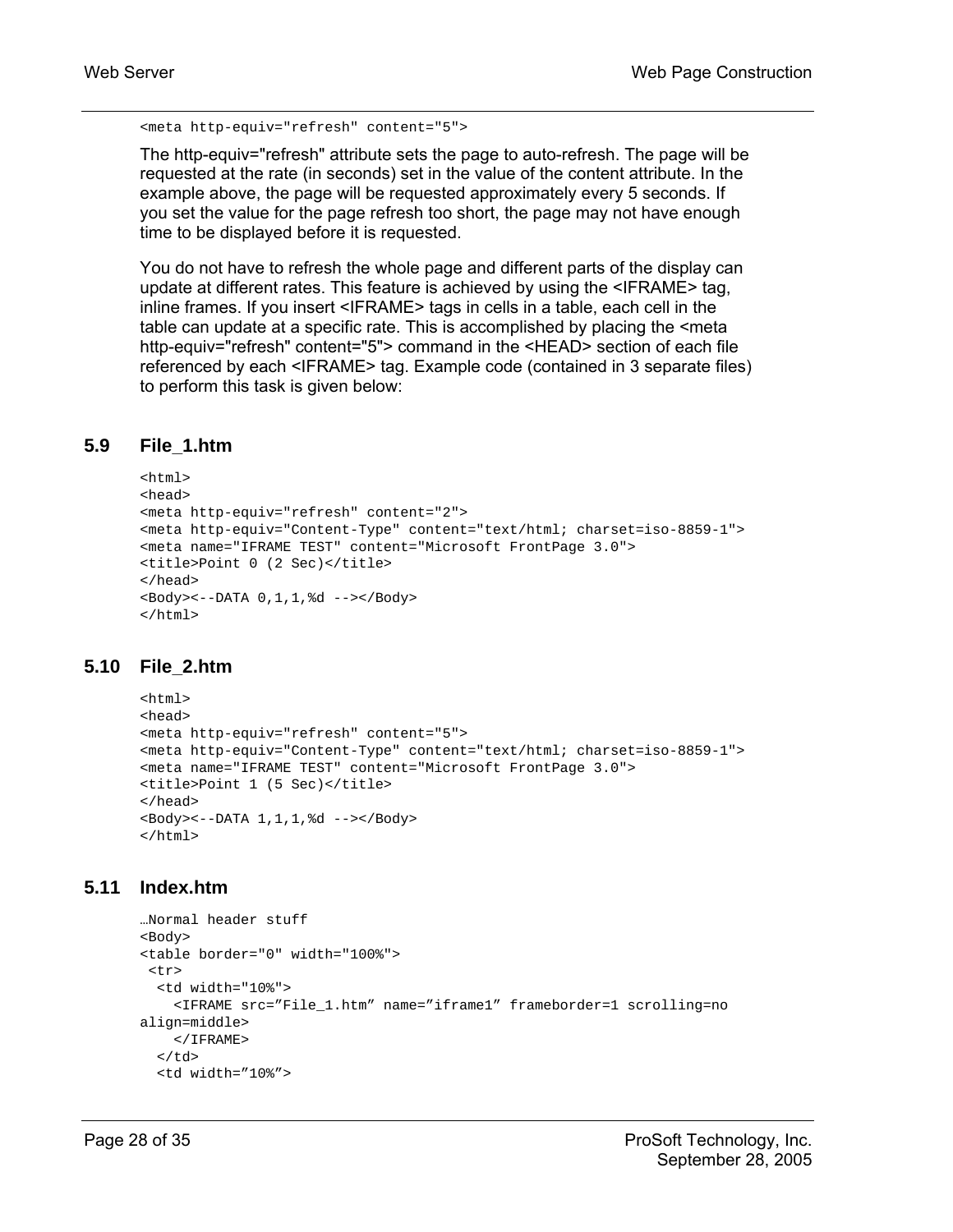```
 <IFRAME src="File_2.htm" name="iframe2" frameborder=1 scrolling=no 
align=middle> 
     </IFRAME> 
  </td>
 \langle/tr>
</table> 
</Body>
```
Scripts can also be used to refresh a Web page. Scripts are run on the client-side (browser) and not the server-side of the connection. Therefore, interpretation and execution of a script is browser dependent. An example of a VBScript to automatically refresh individual sections of a page is shown below:

```
<SCRIPT LANGUAGE="VBSCRIPT"> 
Sub Window_OnLoad 
        mTimer = window.setInterval("ReloadMe", 2000) 
End Sub 
Sub ReloadMe 
        UpdateNow 
End Sub 
Sub UpdateNow 
        dframe0.location = "cell0.htm" 
        dframe1.location = "cell1.htm" 
        dframe2.location = "cell2.htm" 
End Sub
```
#### </SCRIPT>

This script will automatically reload the three data files (cellx.htm) into the current page every two-seconds. The files are inserted into <IFRAME ID=dframex ...> areas defined on the form. The ID=dframex defines the variable in the script to associate with each <IFRAME> element in the Web page. Each of the cellx.htm files contain a dynamic variable to retrieve data out of the module's virtual database that will be updated on the page every two seconds. Other scripting techniques are available to update pages automatically, but are beyond level intended for this introductory presentation.

#### **5.12 File Naming Conventions**

<span id="page-28-0"></span>The http server in the ProSoft Technology, Inc. modules will only parse files with a file extension of htm (i.e., MyFile.htm). These files will be read and all instances of insertion data objects will be replaced with data from the module. The rest of the file will be passed unaltered. All other files will be passed unprocessed from the module to the browser. For example, all \*.gif files are passed directly to the browser and are displayed as graphic images.

You can retrieve any file in the C:\ directory or subdirectory under this directory directly from your Web browser. Enter the IP address of the module followed by the '/' character and the name of the file you want to retrieve. For example, to retrieve an image file for checking from the module, enter 192.168.0.100/MYLogo.gif in the URL entry field of your browser. If the IP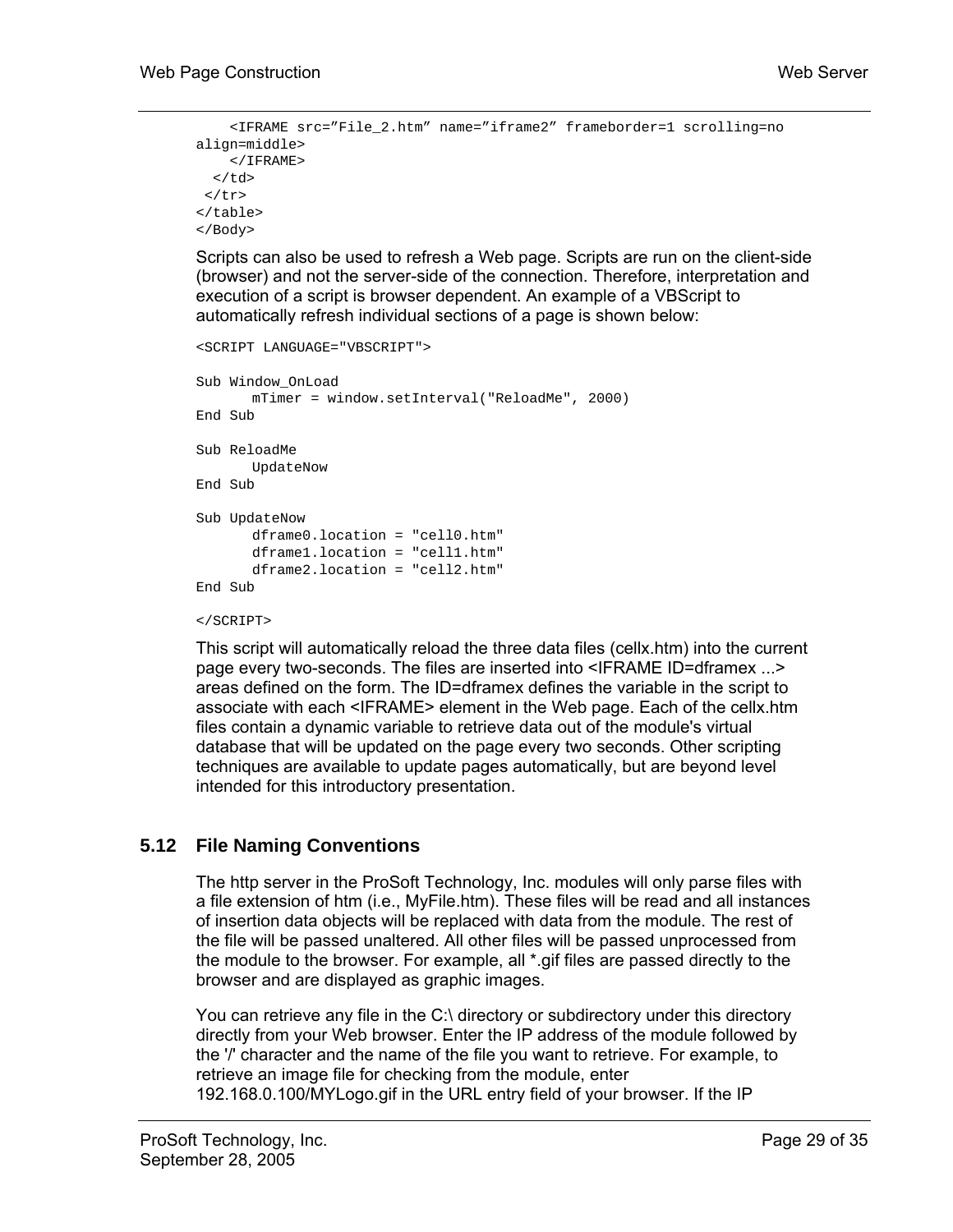address and file name are valid, the module will pass the file to your browser. The browser will display the image received.

#### **5.13 Further Reading**

<span id="page-29-0"></span>Visit your local bookstore for an HTML textbook to help you get started or to refer to in case you want to use any advanced HTML features. You can also visit online bookstores to browse for a book that might meet your special need. Java and Visual Basic scripting books also provide the knowledge required for advance and dynamically changing Web pages.

There are many valuable sites on the World Wide Web with example Web pages and HTML tutorials and reference guides. Some sites are:

http://www.w3.org/pub/WWW/

http://www.w3.org/pub/WWW/TR/REC-html32.html

http://hwg.org

http://www.htmlhelp.com

http://members.aol.com/htmlguru/index.html

http://www.developer.netscape.com/index.html

http://www.microsoft.com/sitebuilder/

As an alternative, if you find a web page that you like, save the HTML source code for the page to a file, and then apply the new knowledge to your own Web pages.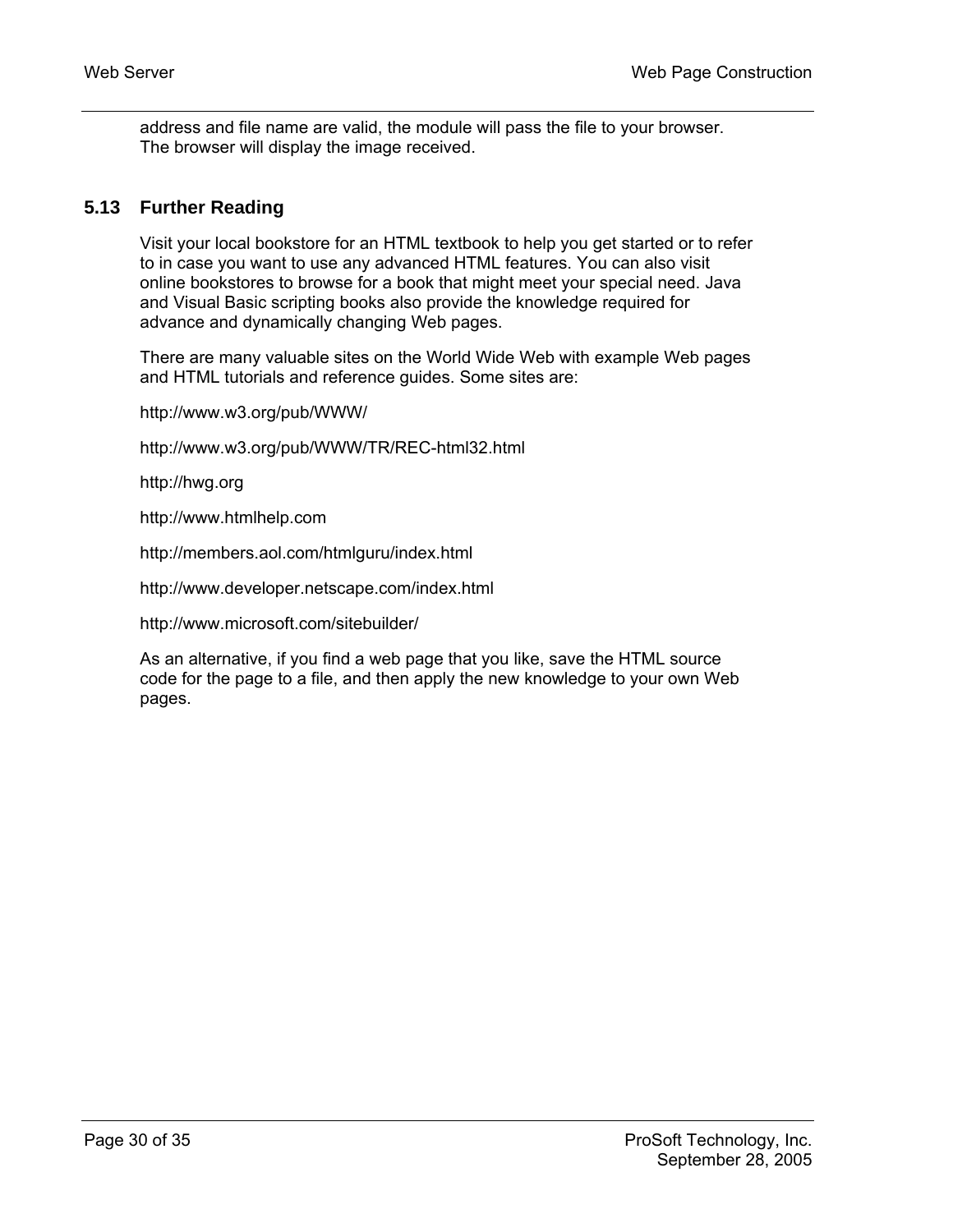# <span id="page-30-0"></span>**6 FTP Server**

*In This Chapter* 

▶ Logging into the ProLinux unit...<sub>1</sub>...<sub>1</sub>...<sub>2</sub>...<sub>32</sub>

This section contains a discussion of the FTP server included on the module. This server provides remote file control of the module. This facility requires an FTP client program on the user's computer. Attach to the module's FTP server using your client FTP software. The following functions are supported through the FTP server:

**FILE TRANSFER:** HTML, image or any other file can be transferred between the module and a remote computer. There must be enough space on the module's C: drive to receive the transferred file.

**FILE VIEWING:** Any file on the module can be transferred for viewing on the remote computer.

**FILE REMOVAL:** Any file on the module can be removed. Be careful not to remove a file required for the proper operation of the module. If you do, the module will fail to operate, and may require reloading.

The FTP server is most commonly used for viewing the module configuration and transferring the following file types to the module: Web HTML files and e-mail message files.

Additionally, the FTP server can be used to control the module. If the module recognizes the presence of certain files in the root directory of the module's C: drive, special functions will be performed. Presently, the following operations are supported:

| <b>File Name</b> | <b>Operation</b>                                                                                                                                                                                           |
|------------------|------------------------------------------------------------------------------------------------------------------------------------------------------------------------------------------------------------|
| <b>WARMBOOT</b>  | If this file is present, the module will perform the warm-boot operation.<br>This is commonly used to load a new configuration.                                                                            |
| <b>COLDBOOT</b>  | If this file is present, the module will perform the cold-boot operation. This<br>operation is required after loading new Web pages to the module to force<br>them to be copied to the virtual disk drive. |
| <b>RESET</b>     | If this file is present, the module will reset all the diagnostic counters.                                                                                                                                |

The FTP server on the module permits only one client connection. If an attempt is made to connect to the server and no connection can be established, someone else is currently using the service.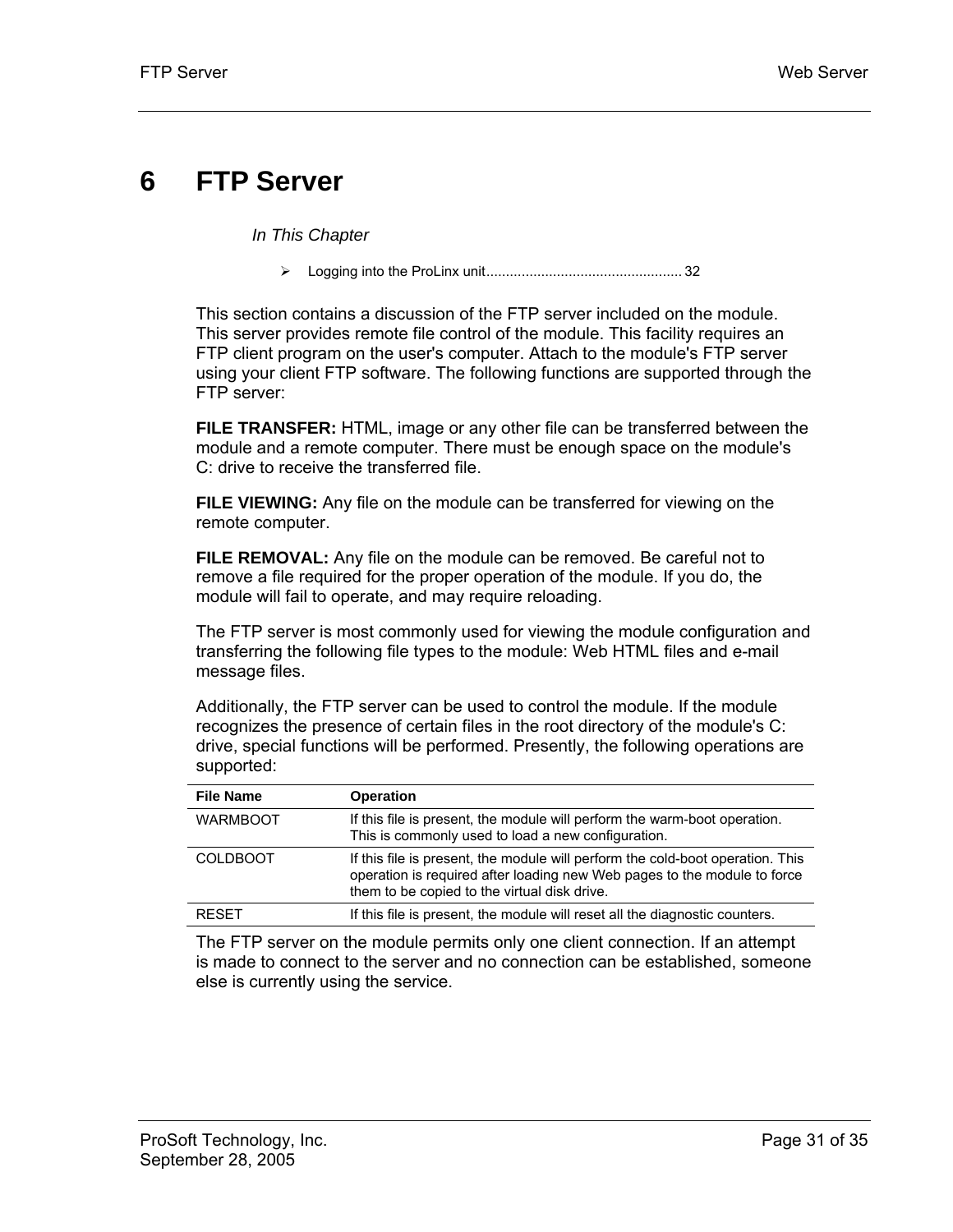#### **6.1 Logging into the ProLinx unit**

<span id="page-31-0"></span>Logging into the ProLinx FTP Server is security protected by the user-configured password in the module's CFG file (in [MODULE] header section). By default the password protection is disabled. Note the following:

**1** If the password is not enabled, then an FTP client can log into the FTP server using:

```
USERNAME = 'guest'
```
PASSWORD = any email address (ex: user@aol.com)

**2** If enabled, then the password entered in the [MODULE] section's password parameter must be entered. Note that this is case sensitive.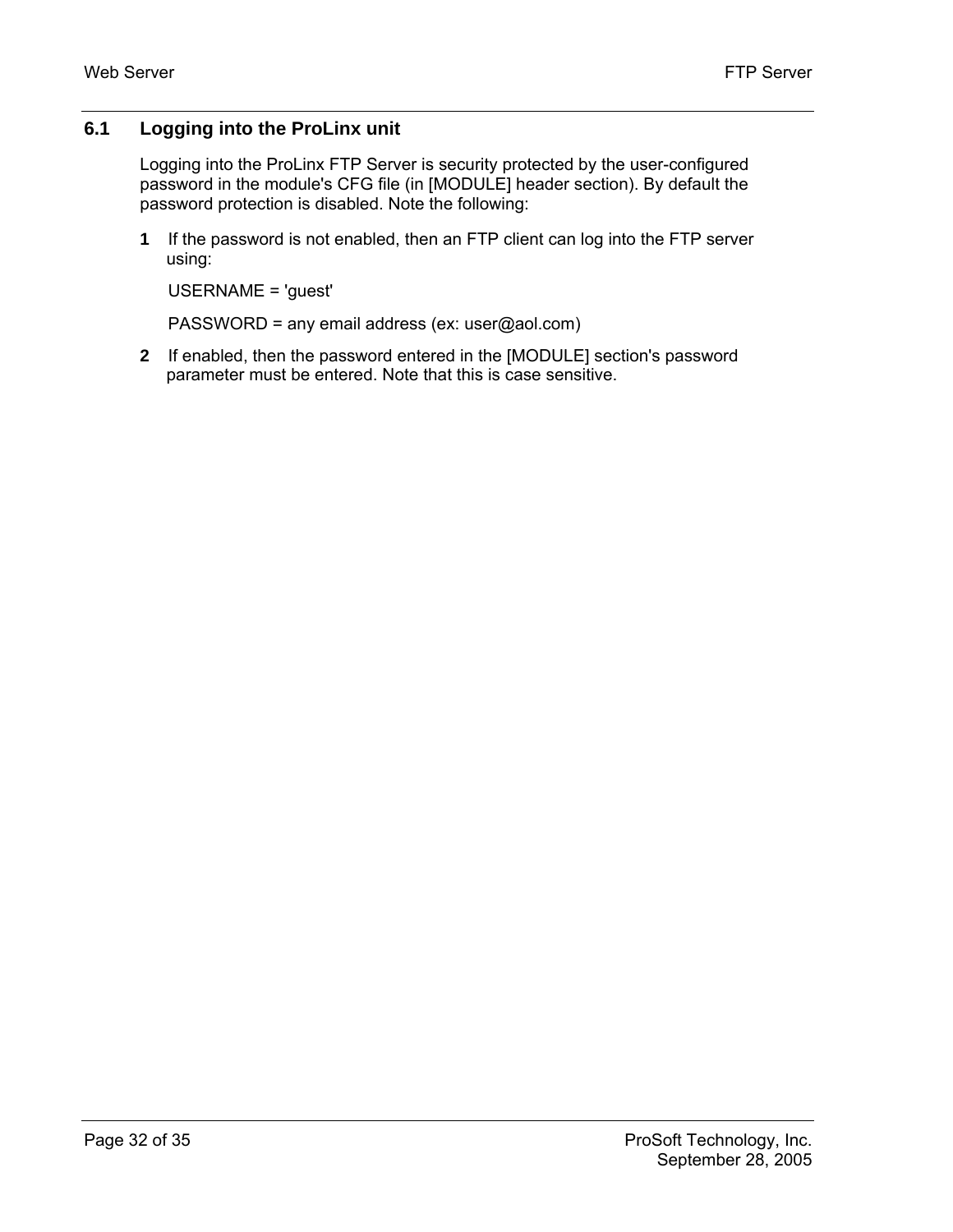# <span id="page-32-0"></span>**7 Ethernet LED Indicators**

Troubleshooting the operation of the Ethernet port can be performed using several methods.

The first and quickest is to scan the LEDs on the module to determine the existence and possibly the cause of a problem. This section provides insight into the operation of the Ethernet Port's status LEDs. Details on the module's other LEDs can be found in the product User Manual.

| LED  | Color       | <b>Description</b>                          |
|------|-------------|---------------------------------------------|
| Data | Off         | No activity on the port.                    |
|      | Green       | The port is either actively transmitting or |
|      | Flash       | receiving data                              |
| Link | Off         | No connection to hub or network is detected |
|      | Green Solid | Connected to hub or network correctly       |